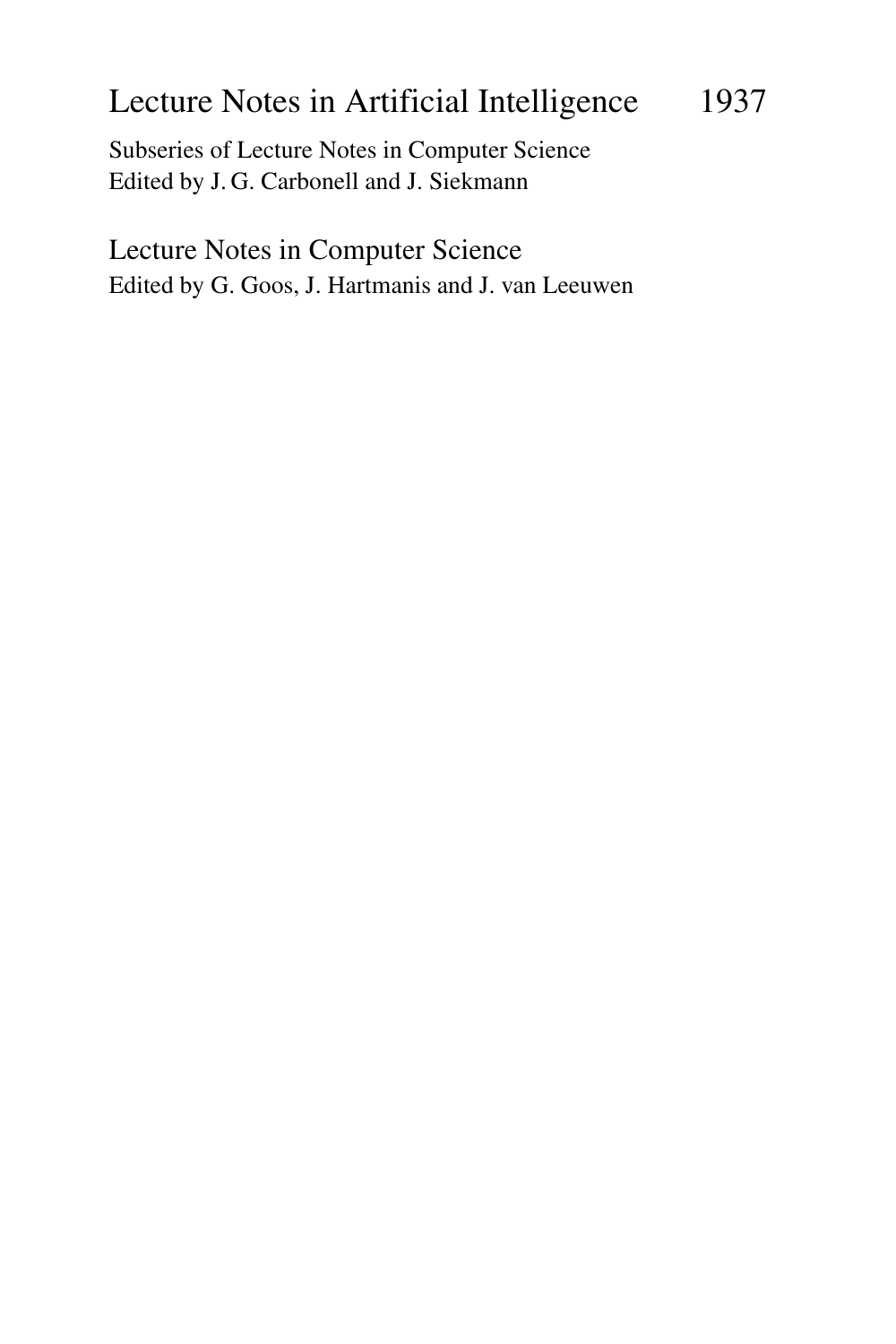# 3 *Berlin*

*Heidelberg New York Barcelona Hong Kong London Milan Paris Singapore Tokyo*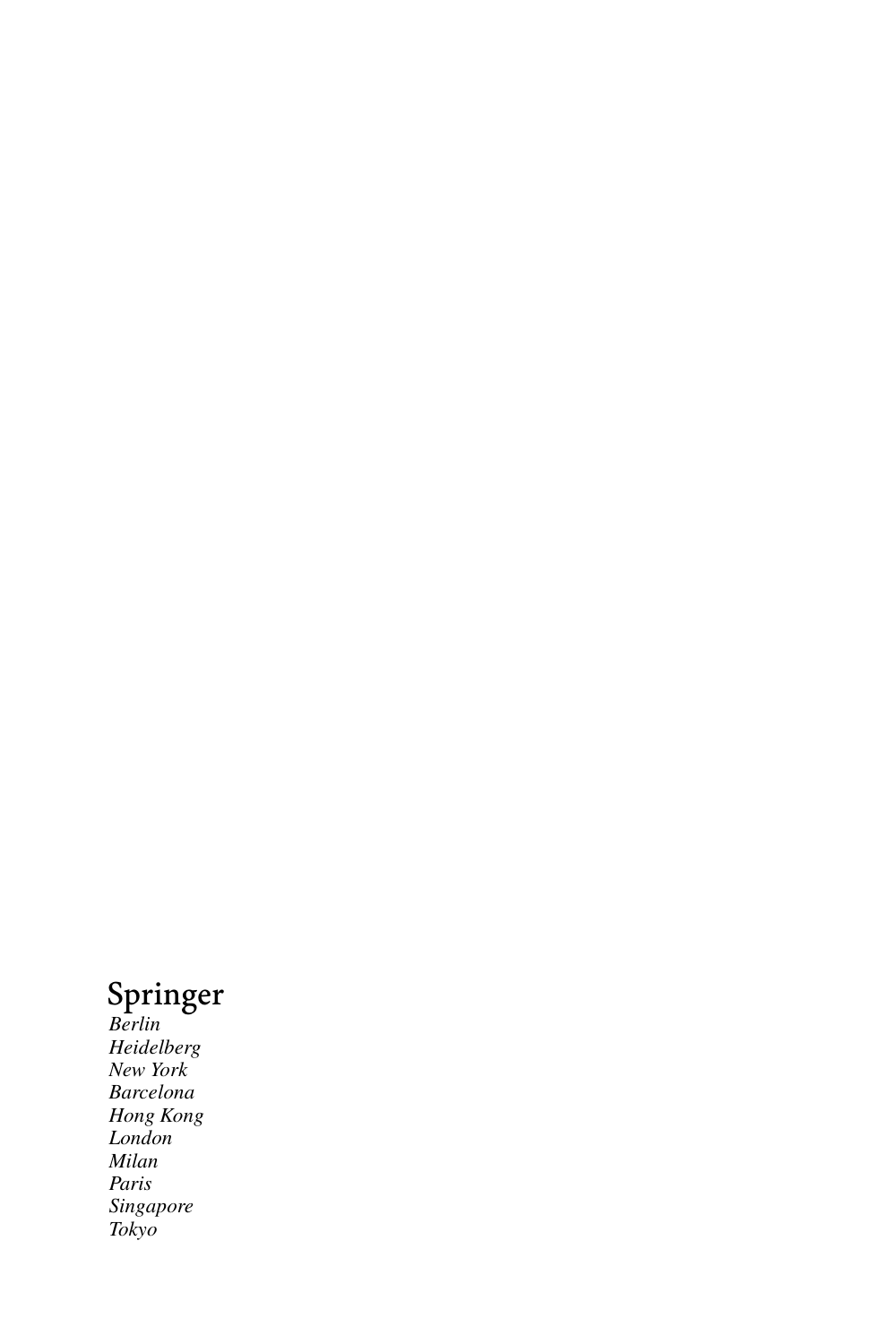Rose Dieng Olivier Corby (Eds.)

## Knowledge Engineering and Knowledge Management

Methods, Models, and Tools

12th International Conference, EKAW 2000 Juan-les-Pins, France, October 2-6, 2000 Proceedings

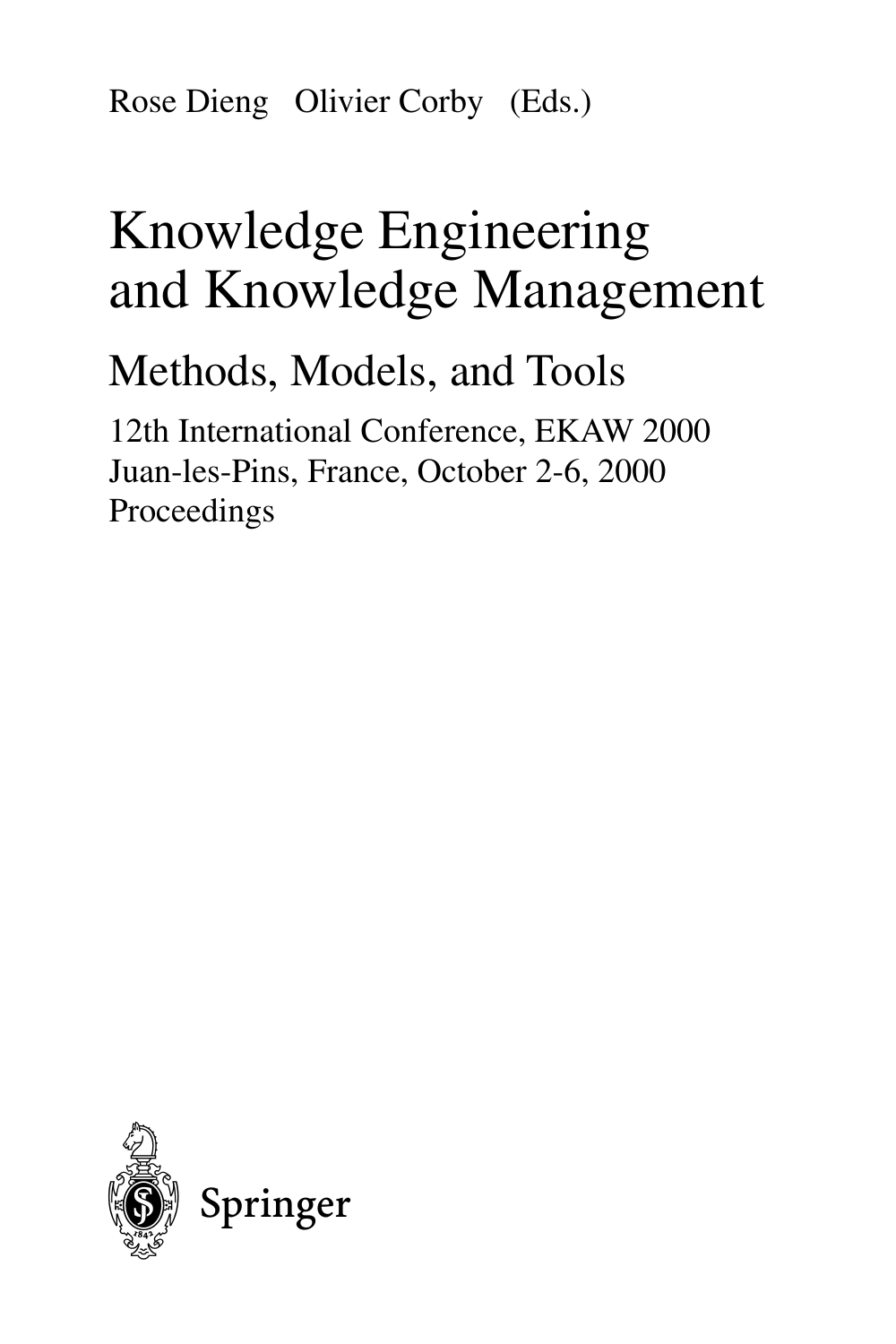#### Series Editors

Jaime G. Carbonell, Carnegie Mellon University, Pittsburgh, PA, USA Jörg Siekmann, University of Saarland, Saarbrücken, Germany

Volume Editors

Rose Dieng Olivier Corby INRIA 2004 route des Lucioles, BP 93 06902 Sophia Antipolis Cedex, France E-mail: {Rose.Dieng, Olivier.Corby}@inria.fr

Cataloging-in-Publication Data applied for

Die Deutsche Bibliothek - CIP-Einheitsaufnahme

Knowledge engineering and knowledge management : methods, models, and tools ; 12th international conference ; proceedings / EKAW 2000, Juan-les-Pins, France, October 2 - 6, 2000. Rose Dieng ; Olivier Corby (ed.). - Berlin ; Heidelberg ; New York ; Barcelona ; Hong Kong ; London ; Milan ; Paris ; Singapore ; Tokyo : Springer, 2000 (Lecture notes in computer science ; Vol. 1937 : Lecture notes in artificial intelligence) ISBN 3-540-41119-4

CR Subject Classification (1998): I.2

ISBN 3-540-41119-4 Springer-Verlag Berlin Heidelberg New York

This work is subject to copyright. All rights are reserved, whether the whole or part of the material is concerned, specifically the rights of translation, reprinting, re-use of illustrations, recitation, broadcasting, reproduction on microfilms or in any other way, and storage in data banks. Duplication of this publication or parts thereof is permitted only under the provisions of the German Copyright Law of September 9, 1965, in its current version, and permission for use must always be obtained from Springer-Verlag. Violations are liable for prosecution under the German Copyright Law.

Springer-Verlag Berlin Heidelberg New York a member of BertelsmannSpringer Science+Business Media GmbH c Springer-Verlag Berlin Heidelberg 2000 Printed in Germany

Typesetting: Camera-ready by author, data conversion by PTP-Berlin, Stefan Sossna Printed on acid-free paper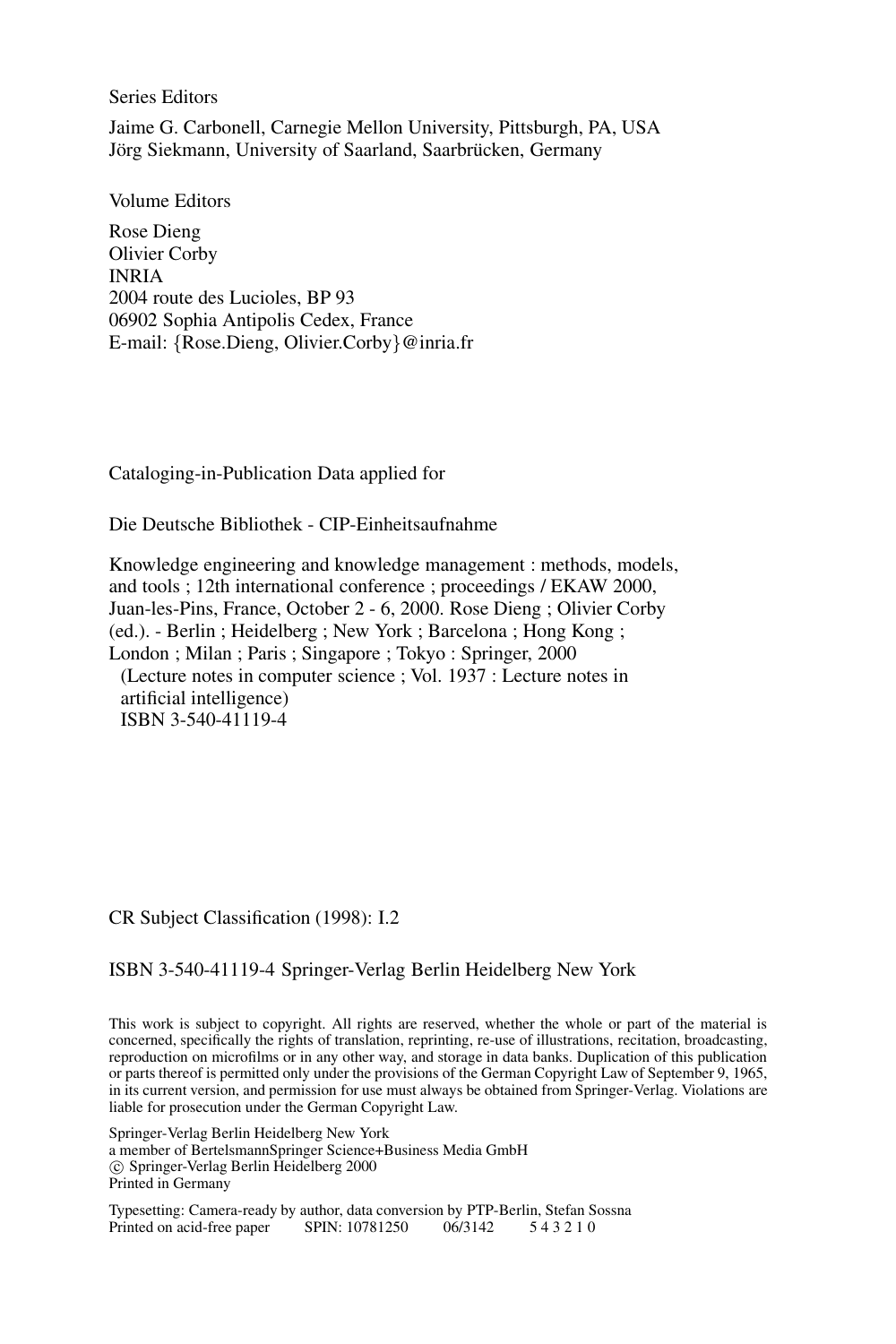## **Preface**

This volume contains the proceedings of EKAW 2000 (12th International Conference on Knowledge Engineering and Knowledge Management), held in Juan-les-Pins, on 2–6 October. Previously, EKAW was the European Knowledge Acquisition Workshop. In 1997, it had evolved towards the European Workshop on Knowledge Acquisition, Modeling and Management. Since 2000, EKAW has become an open conference, focusing on knowledge engineering and knowledge management. It aims at gathering researchers working in any area concerning methods, techniques and tools for the construction and the exploitation of knowledgeintensive systems and for knowledge management. EKAW 2000 attracted numerous submissions of papers, from all over the world.

Research in knowledge engineering tries to offer some answers to the following questions:

- **–** How to build knowledge-intensive systems, such as expert systems, knowledge-based systems, or knowledge management systems? In the past years, strong advances in knowledge engineering consisted of methodologies and tools for supporting knowledge acquisition from human experts and for supporting knowledge-level modeling of knowledge-based systems. In the last years, there was a strong emphasis on ontologies and problem-solving methods, with the aim of enhancing knowledge reusability. Knowledge engineering can also benefit from machine learning techniques that can be helpful for automatic building of a knowledge base (for example, automatic knowledge acquisition from textual sources of information).
- **–** How to evaluate knowledge-intensive systems, with both qualitative and quantitative measures, according to various criteria (user-centered criteria, quantitative criteria, etc.)?
- **–** How to make knowledge-intensive systems evolve? Cooperation with the stakeholders involved and machine learning are examples of approaches helpful for evolution and refinement of a knowledge base.

We have noticed the following current trends in knowledge engineering:

**–** There is a growing importance for knowledge management as a privileged application of knowledge engineering methodologies and techniques. Knowledge management aims at capturing and representing individual or collective knowledge in organizations or communities, in order to enhance knowledge access, sharing and reuse. Therefore knowledge management is a privileged potential application of knowledge engineering. But other communities (such as Computer Supported Cooperative Work (CSCW)) have been involved in knowledge management for years – even before the knowledge engineering community. The need for a multidisciplinary approach and other techniques stemming from these other communities is recognized more and more. Such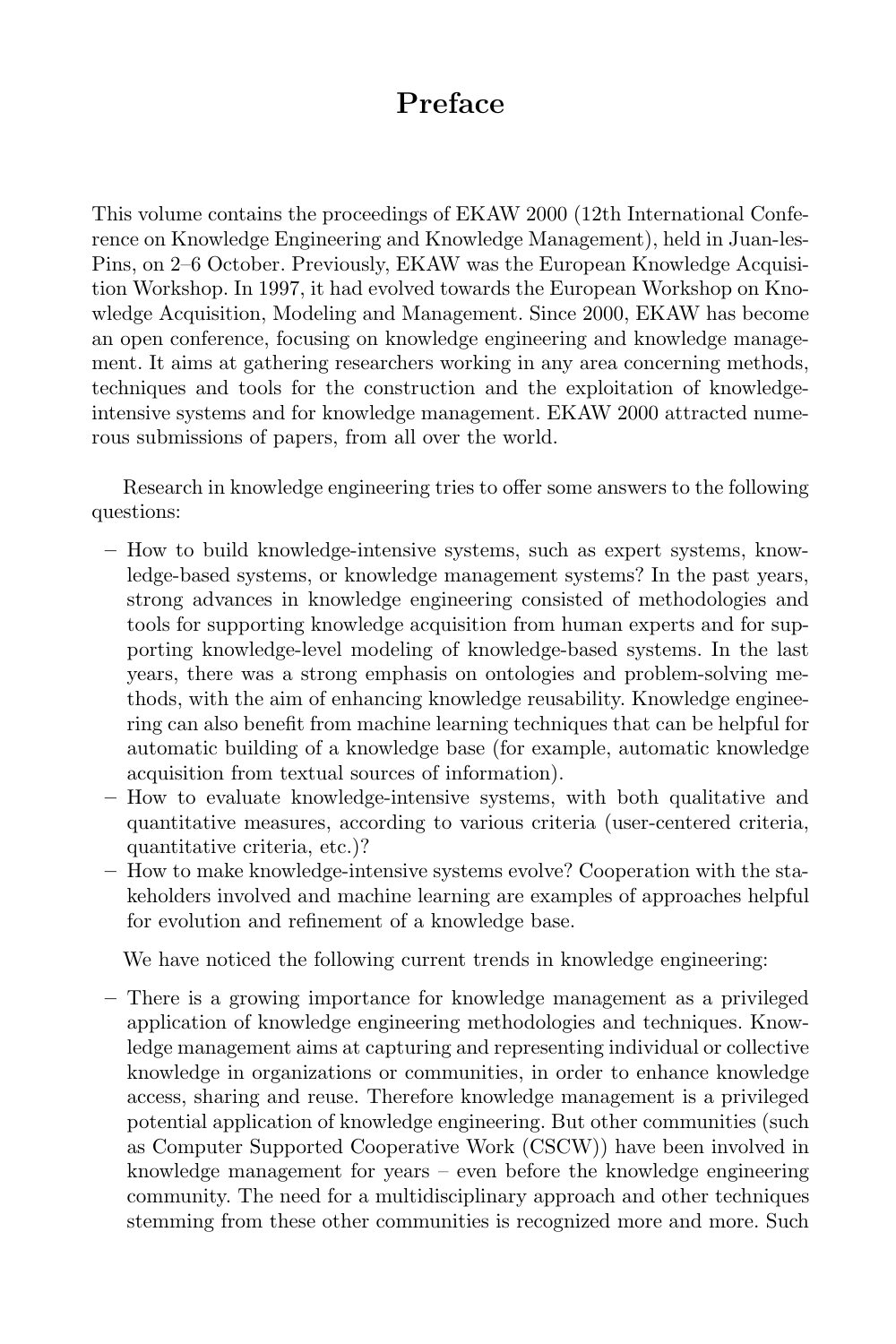communities emphasize the cooperative and organizational approaches for knowledge management.

- **–** The exploitation of texts and documents either as sources from which a knowledge base can be built, or as way of materializing organizational memory led to a growing significance of knowledge acquisition from texts or text mining. This is possible thanks to the recent advances in natural language processing techniques, and thanks to cooperation between knowledge engineering and linguistics communities.
- **–** There is a growing influence of the Web, both as a fabulous source of knowledge and as a fabulous means of knowledge diffusion. It enables a convergence with the research of other communities (e.g. database community, information retrieval community, and text mining), which try to contribute to the semantic Web. The Web also raises new problems that are challenging to the knowledge engineering community.
- **–** Ontology engineering continues to play an essential role in research on knowledge engineering, as confirmed by the papers published in these proceedings. They aim at answering the following questions: What methodology should be used for building an ontology? In particular, how can it exploit knowledge acquisition from texts with the support of natural language processing tools? How can ontologies be specified and exchanged (in particular, through the Web)? Since standards are important, how can we compare the languages proposed by the knowledge engineering community for modeling and formalizing knowledge with respect to the existing recommendations of W3C for the semantic Web, such as resource description framework (RDF) and RDF Schema? How can we reuse existing ontologies? What influence does reuse have on ontology life cycle? How can we integrate several ontologies, possibly cooperatively?
- **–** Cross-fertilization between knowledge engineering and other disciplines such as software engineering, linguistics, CSCW, and machine learning, is not new but continues to be promising.

These are the main trends of research in knowledge engineering, as they appear in the papers accepted at EKAW 2000. These papers are gathered into the following topics:

- **–** Knowledge modeling languages and tools,
- **–** Ontologies,
- **–** Knowledge acquisition from texts,
- **–** Machine learning,
- **–** Knowledge management and e-commerce,
- **–** Validation, evaluation, certification,
- **–** Problem-solving methods,
- **–** Knowledge representation and
- **–** Methodologies.

The main lesson about these current trends in knowledge engineering is the confirmation of the need to remain open to other communities, to new technologies or to new kinds of applications.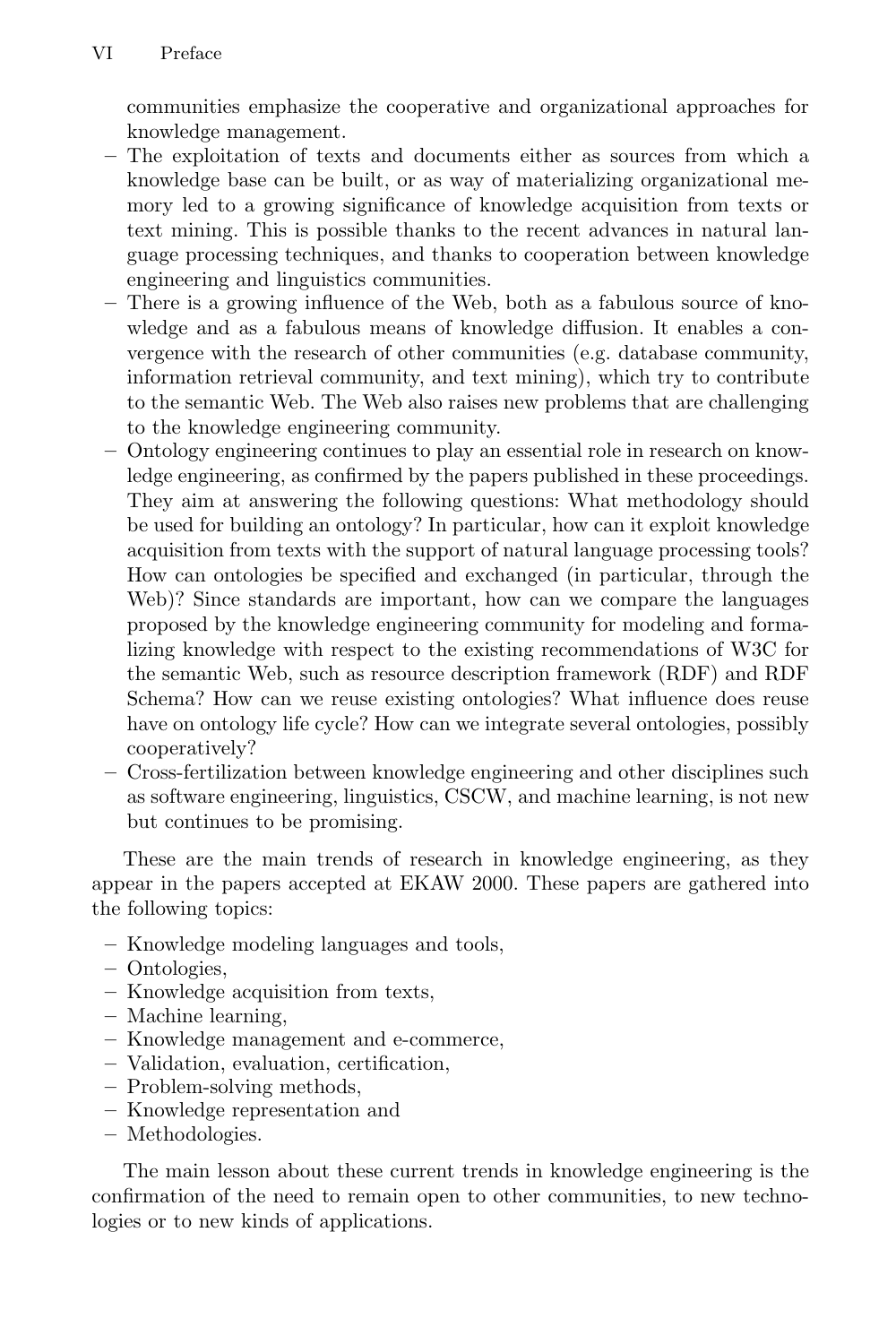## **Acknowledgements**

We deeply thank the members of the program committee and the additional reviewers that gave their time to make thorough and constructive reviews of the papers. We also thank Monique Simonetti very much for her remarkable organization. We are grateful to the Conseil Régional Provence Alpes Côte d'Azur for its financial support, to INRIA for its significant organizational support and to the other sponsors of EKAW 2000 (AAAI, AFIA, GRACQ, IIIA, MLNET and Club CRIN Ingénierie du Traitement de l'Information).

August 2000 Rose Dieng Olivier Corby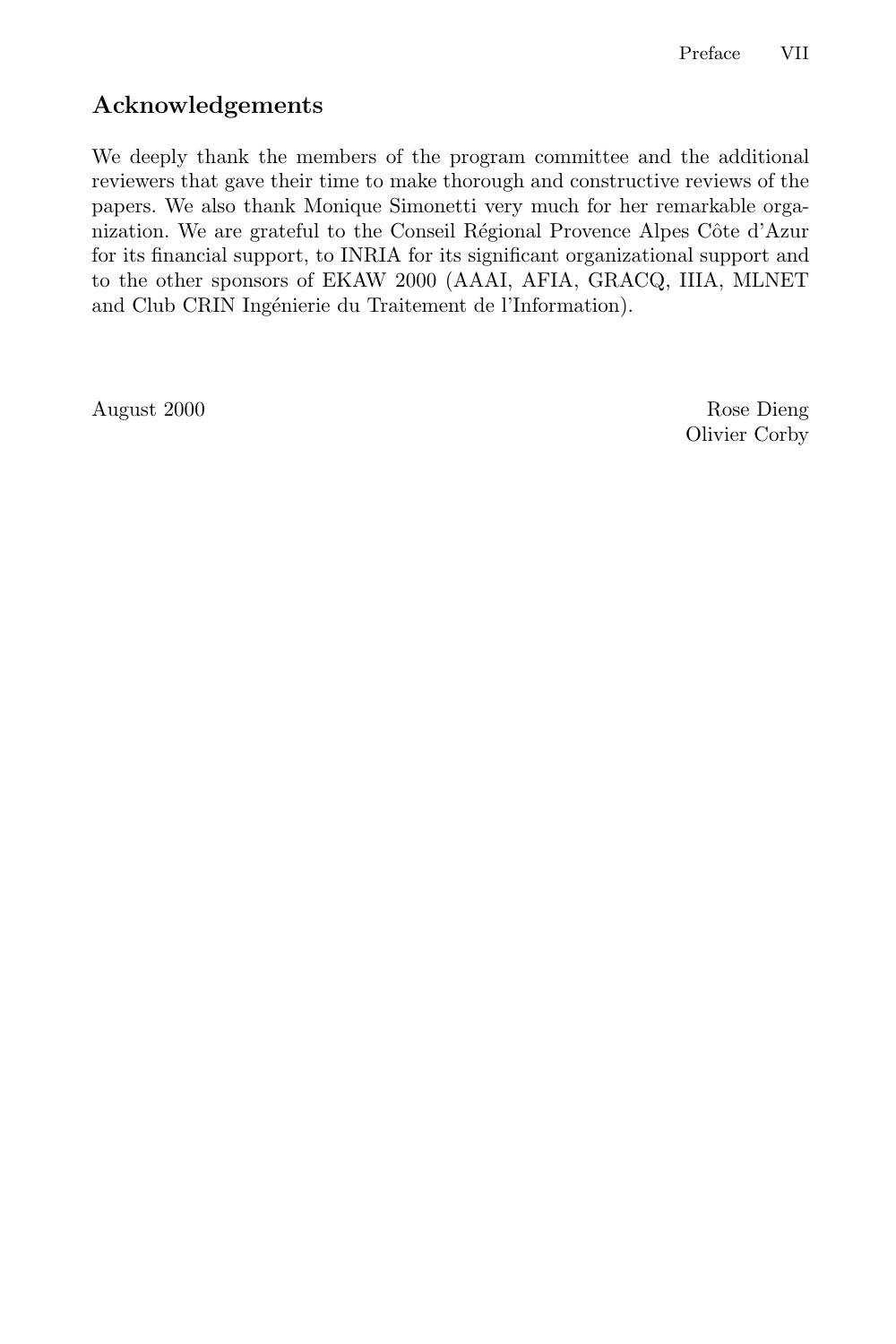## **Conference Chairs**

| Rose Dieng    | INRIA Sophia Antipolis |
|---------------|------------------------|
| Olivier Corby | INRIA Sophia Antipolis |

## **Program Committee**

| Stuart Aitken            | University of Glasgow (UK)                        |
|--------------------------|---------------------------------------------------|
| Hans Akkermans           | Free University Amsterdam (The Netherlands)       |
| Nathalie Aussenac-Gilles | IRIT-CNRS Toulouse (France)                       |
| Richard Benjamins        | University of Amsterdam (The Netherlands)         |
| Brigitte Biébow          | Université Paris-Nord (France)                    |
| Jeff Bradshaw            | Boeing (USA)                                      |
| Frances Brazier          | Free University of Amsterdam (The Netherlands)    |
| Joost Breuker            | University of Amsterdam (The Netherlands)         |
| Paul Compton             | University of New South Wales (Austria)           |
| John Domingue            | Open University (UK)                              |
| Dieter Fensel            | Free University of Amsterdam (The Netherlands)    |
| Jean-Gabriel Ganascia    | LIP6-University Paris VI (France)                 |
| Yolanda Gil              | ISI, University of Southern California (USA)      |
| Asunción Gómez Pérez     | Universidad Politecnica de Madrid (Spain)         |
| Nicola Guarino           | National Research Council (Italy)                 |
| Udo Hahn                 | University of Freiburg (Germany)                  |
| Knut Hinkelmann          | Insiders (Germany)                                |
| Rob Kremer               | University of Calgary (Canada)                    |
| Franck Maurer            | University of Calgary (Canada)                    |
| Riichiro Mizoguchi       | Osaka University (Japan)                          |
| Martin Molina            | Technical University of Madrid (Spain)            |
| Hiroshi Motoda           | Osaka University (Japan)                          |
| Enrico Motta             | Open University (UK)                              |
| Mark Musen               | Stanford University (USA)                         |
| Kieron O'Hara            | University of Nottingham (UK)                     |
| Enric Plaza I Cervera    | Spanish Scientific Research Council, CSIC (Spain) |
| Ulrich Reimer            | Swiss Life (Switzerland)                          |
| Chantal Reynaud          | University of Nanterre & University of Paris-Sud  |
|                          | (France)                                          |
| François Rousselot       | LIIA-ENSAIS, University of Strasbourg (France)    |
| Marie-Christine Rousset  | University of Paris-Sud (France)                  |
| Franz Schmalhofer        | DFKI, Kaiserslautern (Germany)                    |
| Guus Schreiber           | University of Amsterdam (The Netherlands)         |
| Nigel Shadbolt           | University of Southampton (UK)                    |
| Derek Sleeman            | University of Aberdeen (UK)                       |
| Rudi Studer              | University of Karlsruhe (Germany)                 |
| Jan Treur                | Free University Amsterdam (The Netherlands)       |
| Mike Uschold             | Boeing (USA)                                      |
| Andre Valente            | FasTV (USA)                                       |
|                          |                                                   |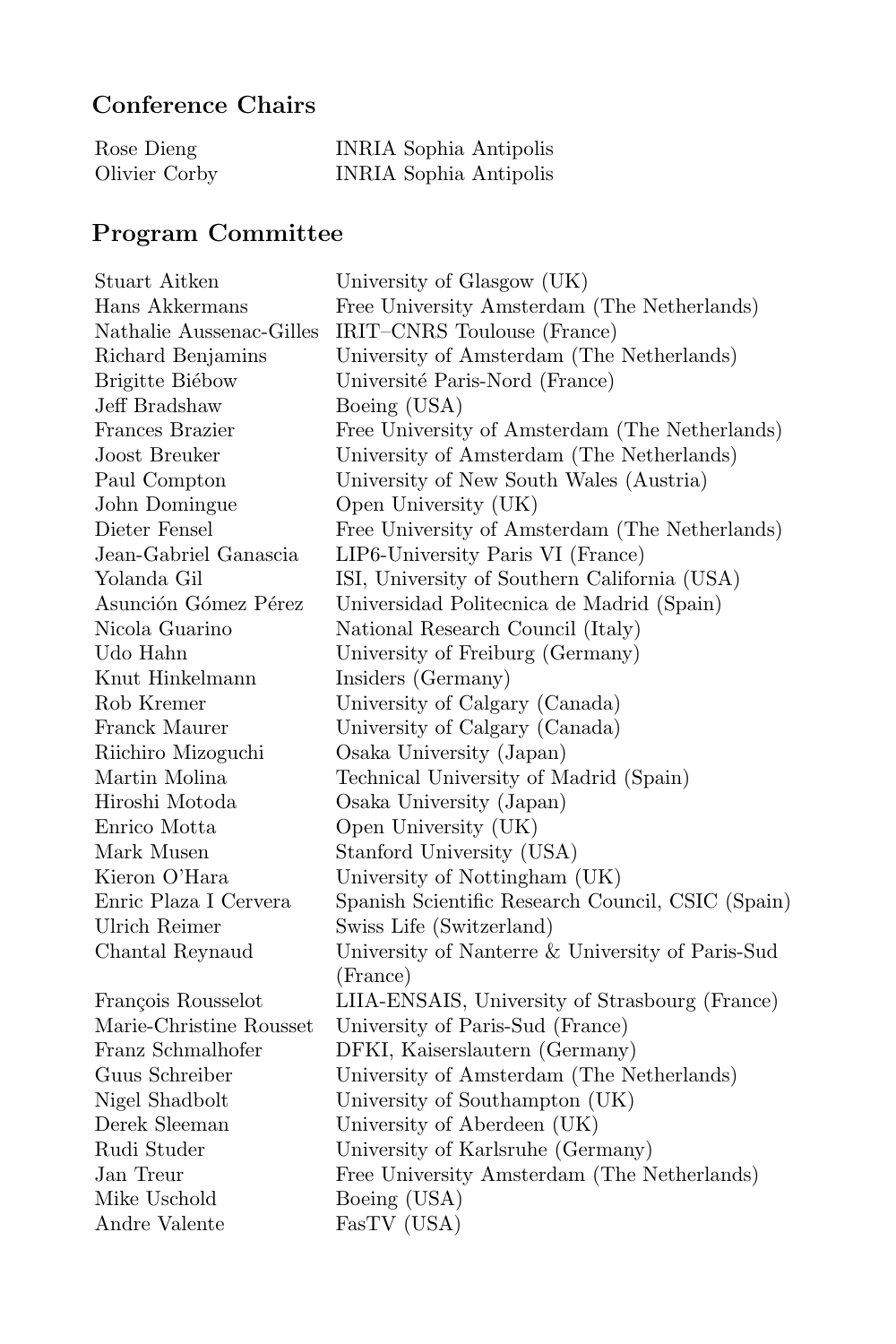| Frank Van Harmelen | Free University of Amsterdam (The Netherlands) |
|--------------------|------------------------------------------------|
| Gertian Van Heijst | Kenniscentrum CIBIT (The Netherlands)          |
| Thomas Wetter      | University of Heidelberg (Germany)             |

## **Steering Committee**

| IRIT-CNRS Toulouse (France)                    |
|------------------------------------------------|
| University of Amsterdam (The Netherlands)      |
| University of Amsterdam (The Netherlands)      |
| Ohio State University (USA)                    |
| Free University of Amsterdam (The Netherlands) |
| University of Calgary (Canada)                 |
| Osaka University (Japan)                       |
| Open University (UK)                           |
| Stanford University (USA)                      |
| University of Southampton (UK)                 |
| University of Karlsruhe (Germany)              |
| Free University Amsterdam (The Netherlands)    |
|                                                |

## **Additional Referees**

| Jean-Paul Barthès | Zhisheng Huang     | Carla Simone         |
|-------------------|--------------------|----------------------|
| Ghassan Beydoun   | Catholijn Jonker   | Gerd Stumme          |
| Jim Blythe        | Gilles Kassel      | York Sure            |
| Didier Bourigault | Jihie Kim          | Jennifer Tennison    |
| Monica Crubézy    | Nada Matta         | Leon Van der Torre   |
| Mehdi Dastani     | Tim Menzies        | Yannick Toussaint    |
| John Debenham     | Amedeo Napoli      | Niek J.E. Wijngaards |
| Jérome Euzenat    | Claire Nedellec    | Manuel Zacklad       |
| Yolanda Gil       | Borys Omelayenko   |                      |
| Adil Hameed       | Frank Puppe        |                      |
| Ian Horrocks      | Hans-Peter Schnurr |                      |
|                   |                    |                      |

## **Organizing Committee**

| Olivier Corby     | INRIA, Sophia Antipolis |
|-------------------|-------------------------|
| Rose Dieng        | INRIA, Sophia Antipolis |
| Monique Simonetti | INRIA, Sophia Antipolis |

## **Sponsoring Institutions**

INRIA, Conseil Régional Provence Alpes Côte d'Azur, AAAI, AFIA, Club CRIN Ingénierie du Traitement de l'Information, GRACQ, IIIA, MLNET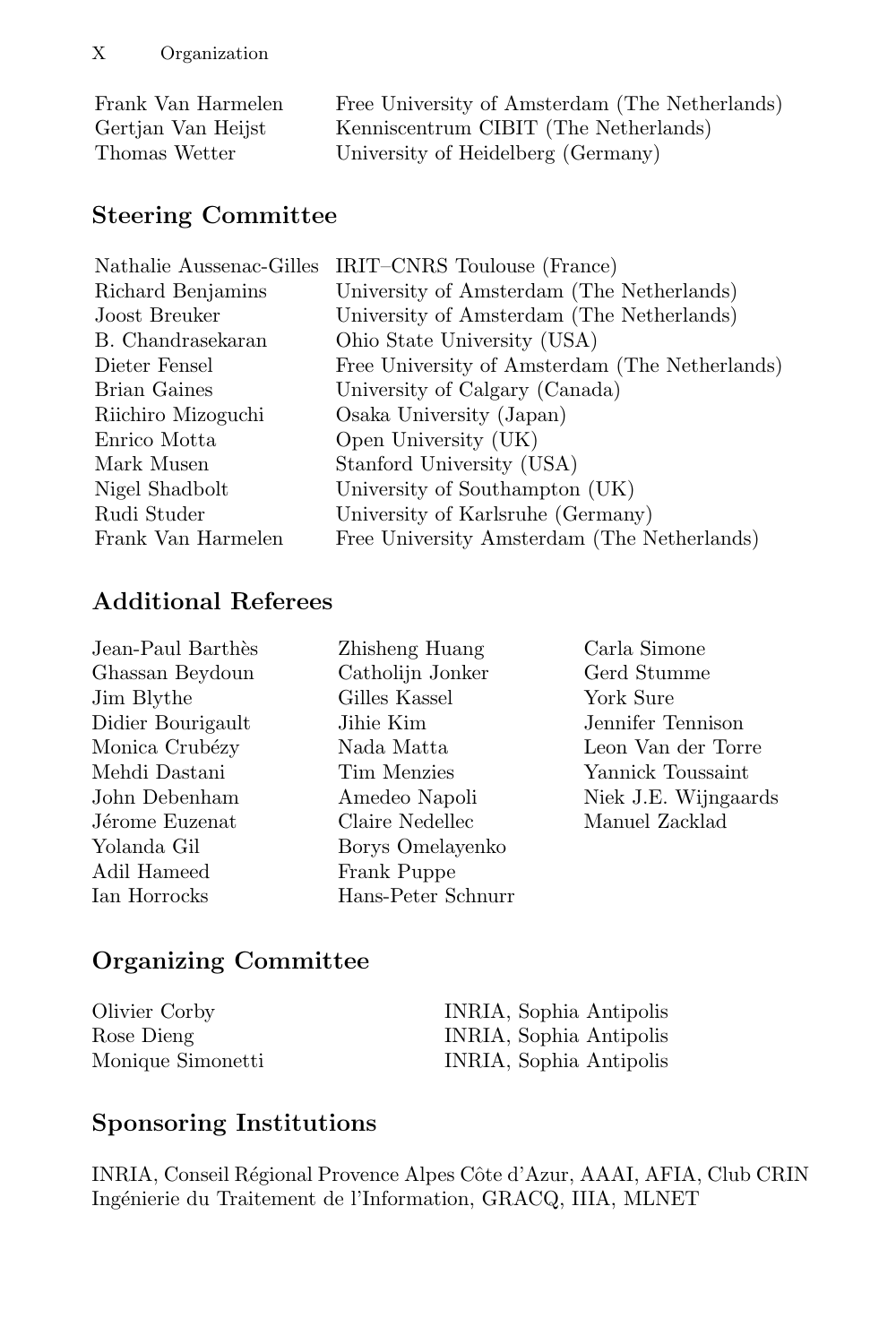## **Table of Contents**

## **Knowledge Modelling Languages and Tools**

| Dieter Fensel, Ian Horrocks, Frank Van Harmelen, Stefan Decker,<br>Michael Erdmann, and Michel Klein                                                                                | 1  |
|-------------------------------------------------------------------------------------------------------------------------------------------------------------------------------------|----|
| The Knowledge Model of Protégé-2000: Combining Interoperability and<br>Natalya Fridman Noy, Ray W. Fergerson, and Mark A. Musen                                                     | 17 |
| A Case Study in Using Protégé-2000 as a Tool for CommonKADS<br>Guus Schreiber, Monica Crubézy, and Mark Musen                                                                       | 33 |
| The MOKA Modelling Language (Short Paper)<br>Richard Brimble and Florence Sellini                                                                                                   | 49 |
| $Md_{\omega\varsigma}$ : A Modelling Language to Build a Formal Ontology in Either<br>Description Logics or Conceptual Graphs (Short Paper)<br>Jérôme Nobécourt and Brigitte Biébow | 57 |
| Ontologies                                                                                                                                                                          |    |
| Mariano Fernández López, Asunción Gómez Pérez, and<br>María Dolores Rojas Amaya                                                                                                     | 65 |
| Oscar Corcho and Asunción Gómez Pérez                                                                                                                                               | 80 |
| Nicola Guarino and Christopher Welty                                                                                                                                                |    |
| Riichiro Mizoguchi, Kouji Kozaki, Toshinobu Sano, and<br>Yoshinobu Kitamura                                                                                                         |    |
| The Role of Ontologies for an Effective and Unambiguous Dissemination<br>Domenico M. Pisanelli, Aldo Gangemi, and Geri Steve                                                        |    |
| Supporting Inheritance Mechanisms in Ontology Representation  140<br>Valentina A.M. Tamma and Trevor J.M. Bench-Capon                                                               |    |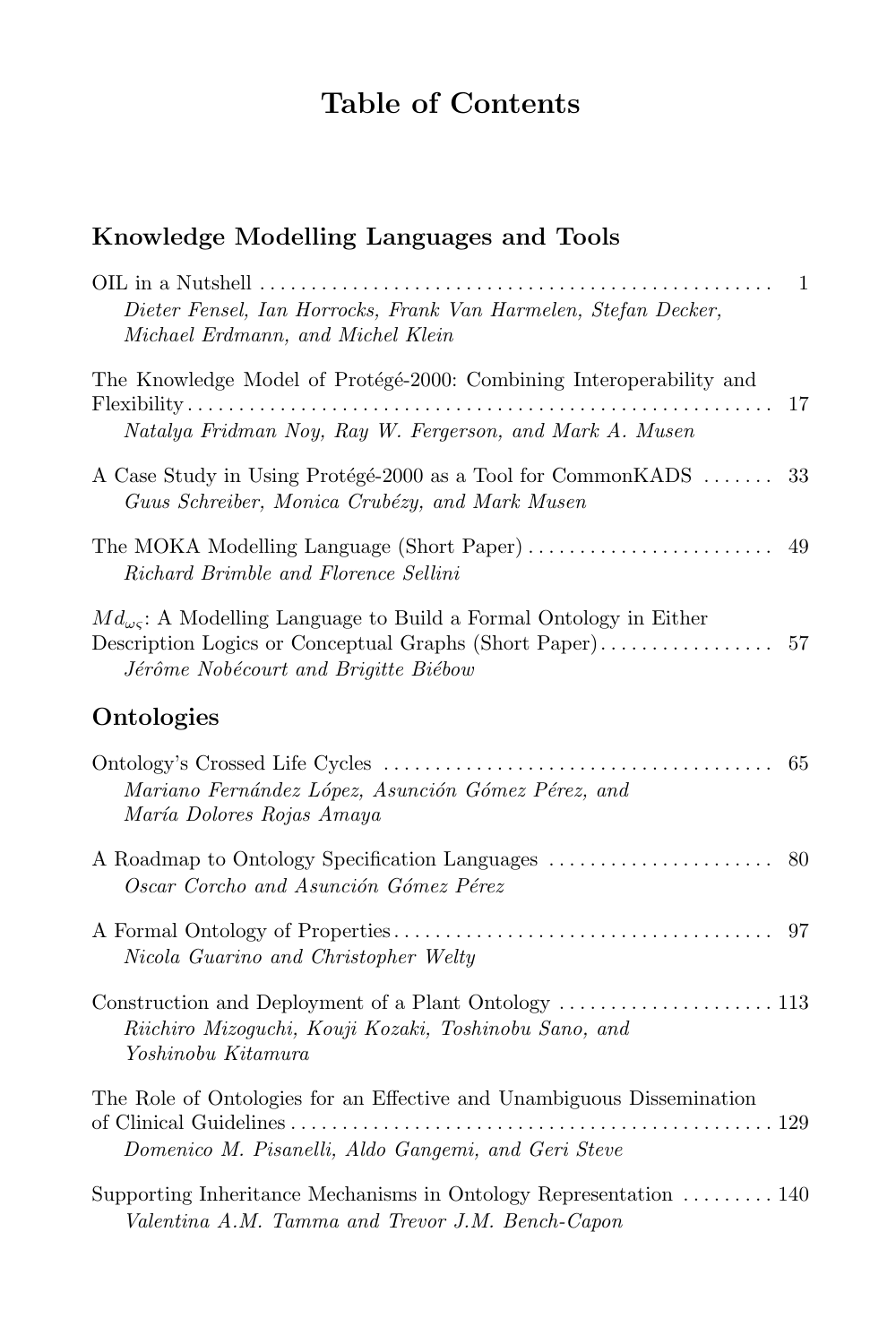| Conflict Resolution in the Collaborative Design of Terminological |  |
|-------------------------------------------------------------------|--|
|                                                                   |  |
| Gilles Falquet and Claire-Lise Mottaz Jiang                       |  |

## **Knowledge Acquisition from Texts**

| Revisiting Ontology Design: A Methodology Based on Corpus Analysis 172<br>Nathalie Aussenac-Gilles, Brigitte Biébow, and Sylvie Szulman |
|-----------------------------------------------------------------------------------------------------------------------------------------|
| Alexander Maedche and Steffen Staab                                                                                                     |
| SVETLAN' or How to Classify Words Using Their Context  203<br>Gaël De Chalendar and Brigitte Grau                                       |
| Machine Learning                                                                                                                        |
| KIDS: An Iterative Algorithm to Organize Relational Knowledge  217<br>Isabelle Bournaud, Mélanie Courtine, and Jean-Daniel Zucker       |
| Informed Selection of Training Examples for Knowledge Refinement  233<br>Nirmalie Wiratunga and Susan Craw                              |
| Experiences with a Generic Refinement Toolkit (Short Paper)  249<br>Robin Boswell and Susan Craw                                        |
| Knowledge Management & E-Commerce                                                                                                       |
| Jaap Gordijn, Hans Akkermans, and Hans Van Vliet                                                                                        |
| Chinese Encyclopaedias and Balinese Cockfights - Lessons for Business<br>Antony Bryant                                                  |

| Using Problem-Solving Models to Design Efficient Cooperative Knowledge- |  |
|-------------------------------------------------------------------------|--|
| Management Systems Based on Formalization and Traceability of           |  |
|                                                                         |  |
| Myriam Lewkowicz and Manuel Zacklad                                     |  |
| Integrating Textual Knowledge and Formal Knowledge for Improving        |  |

Traceability (Short Paper) .......................................... 296 Farid Cerbah and Jérôme Euzenat

Knowledge Management by Reusing Experience (Short Paper)........... 304 Sabine Delaître and Sabine Moisan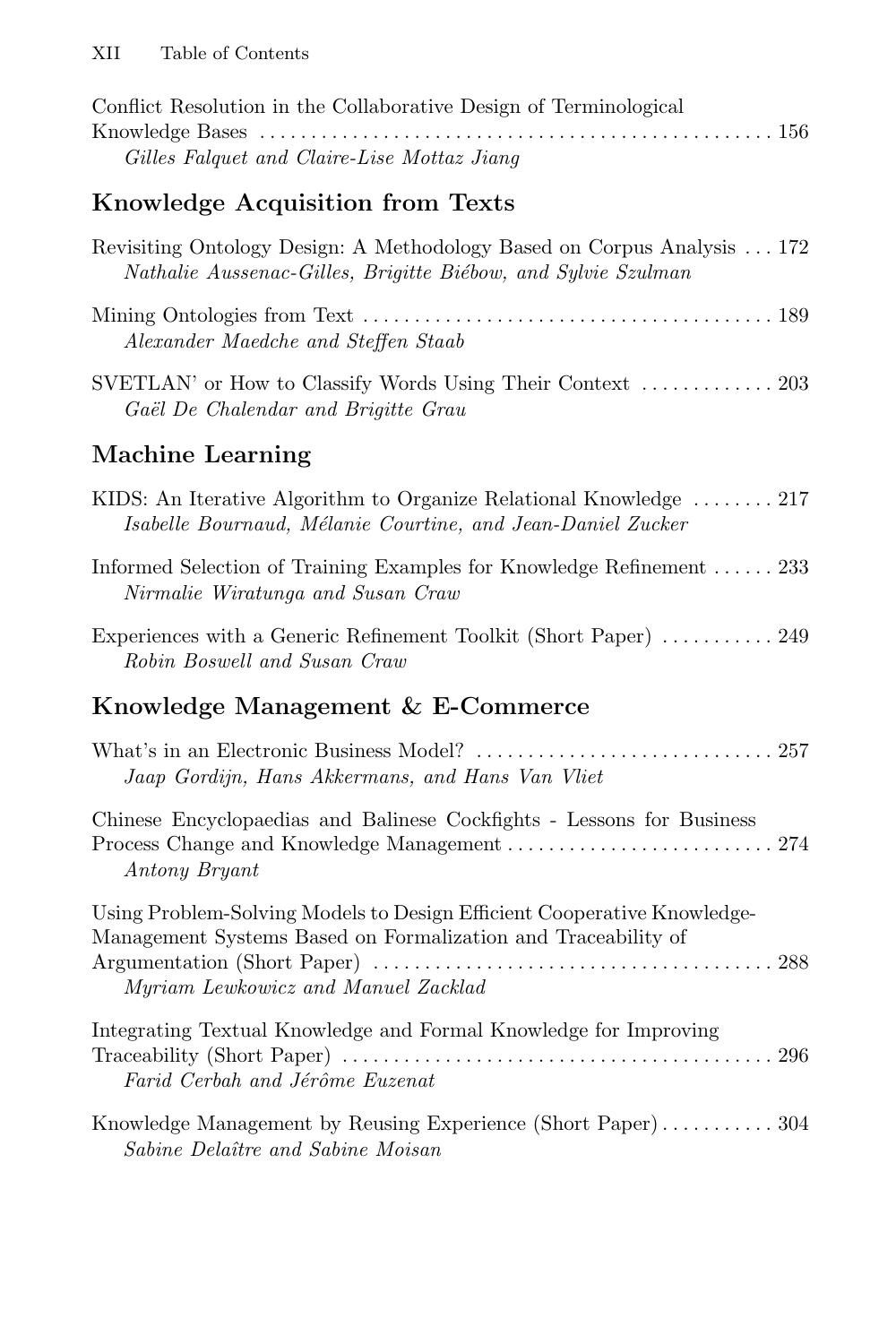## **Problem-Solving Methods**

| Integrating Knowledge-Based Configuration Systems by Sharing<br>Alexander Felfernig, Gerhard Friedrich, Dietmar Jannach, and<br>Markus Zanker           |
|---------------------------------------------------------------------------------------------------------------------------------------------------------|
| The Nature of Knowledge in an Abductive Event Calculus Planner 328<br>Leliane Nunes De Barros and Paulo E. Santos                                       |
| Machiel G. Jansen, Guus Th. Schreiber, and Bob J. Wielinga                                                                                              |
| Knowledge Representation                                                                                                                                |
| Conceptual Information Systems Discussed through an IT-Security Tool 352<br>Klaus Becker, Gerd Stumme, Rudolf Wille, Uta Wille, and<br>Monika Zickwolff |
| Translations of Ripple Down Rules into Logic Formalisms  366<br>Rex B. H. Kwok                                                                          |
| Paul Compton and Debbie Richards                                                                                                                        |
| Validation, Evaluation and Certification                                                                                                                |
| Monitoring Knowledge Acquisition Instead of Evaluating Knowledge Bases 387<br>Ghassan Beydoun and Achim Hoffmann                                        |
| Torture Tests: A Quantitative Analysis for the Robustness of<br>Perry Groot, Frank Van Harmelen, and Annette Ten Teije                                  |
| Certifying KBSs: Using CommonKADS to Provide Supporting Evidence<br>Kieron O'Hara, Nigel Shadbolt, and Jeni Tennison                                    |
| Methodologies                                                                                                                                           |
| Kinesys, a Participative Approach to the Design of Knowledge Systems 435<br>Aurelien Slodzian                                                           |
| An Organizational Semiotics Model for Multi-agent Systems Design<br>Joaquim Filipe                                                                      |
|                                                                                                                                                         |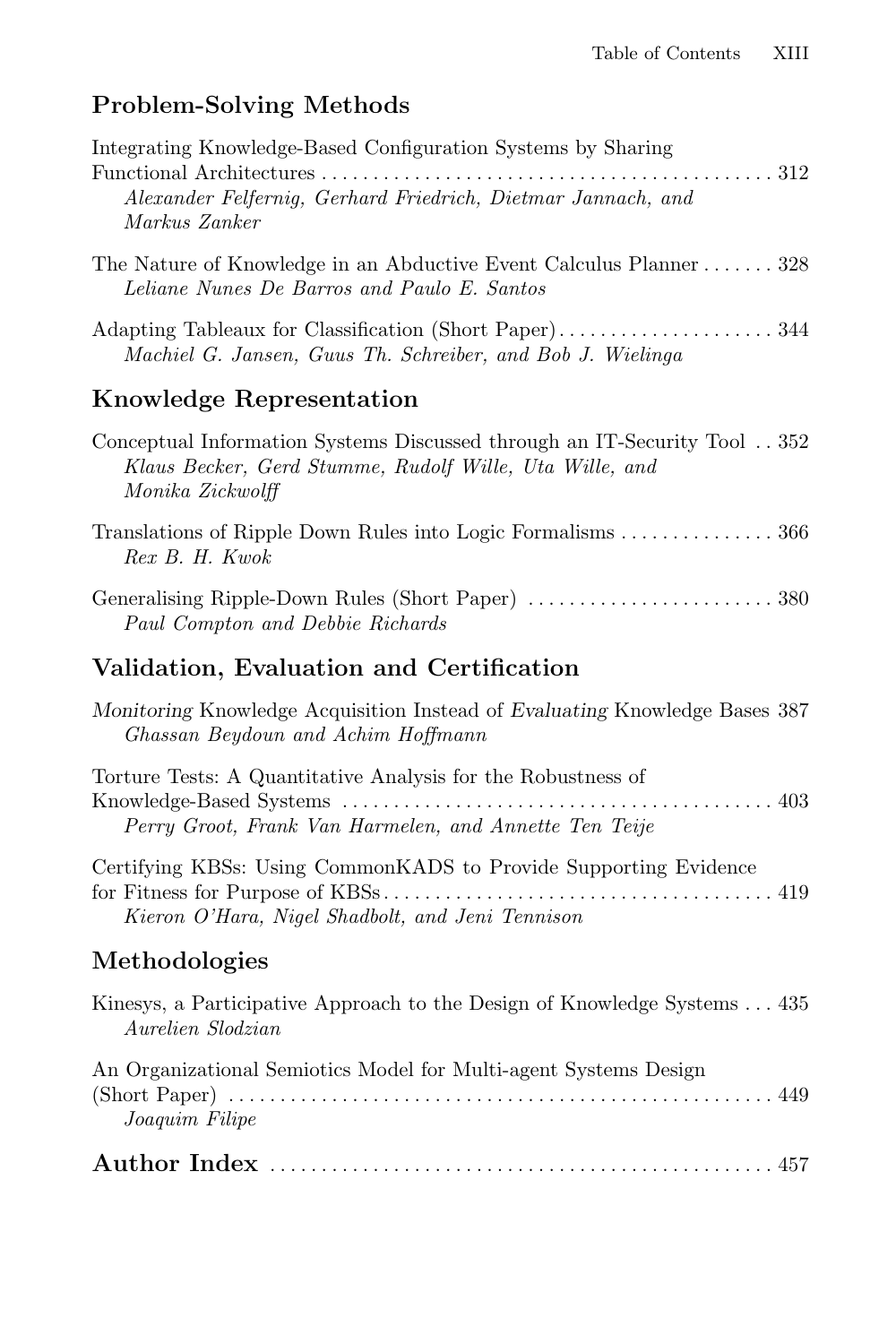## **Author Index**

Akkermans, Hans, 257 Aussenac-Gilles, Nathalie, 172

Becker, Klaus, 352 Bench-Capon, Trevor, 140 Beydoun, Ghassan, 387 Biébow, Brigitte, 57, 172 Boswell, Robin, 249 Bournaud, Isabelle, 217 Brimble, Richard, 49 Bryant, Antony, 274

Cerbah, Farid, 296 Compton, Paul, 380 Corcho, Oscar, 80 Courtine, Mélanie, 217 Craw, Susan, 233, 249 Crubézy, Monica, 33

De Chalendar, Gaël, 203 Decker, Stefan, 1 Delaître, Sabine, 304

Erdmann, Michael, 1 Euzenat, Jérôme, 296

Falquet, Gilles, 156 Felfernig, Alexander, 312 Fensel, Dieter, 1 Fergerson, Ray, 17 Fernández López, Mariano, 65 Filipe, Joaquim, 449 Fridman Noy, Natalya, 17 Friedrich, Gerhard, 312

Gangemi, Aldo, 129 Gómez Pérez, Asunción, 65, 80 Gordijn, Jaap, 257 Grau, Brigitte, 203 Groot, Perry, 403 Guarino, Nicola, 97

Hoffmann, Achim, 387 Horrocks, Ian, 1

Jannach, Dietmar, 312 Jansen, Machiel, 344

Kitamura, Yoshinobu, 113 Klein, Michel, 1

Kozaki, Kouji, 113 Kwok, Rex, 366 Lewkowicz, Myriam, 288 Maedche, Alexander, 189 Mizoguchi, Riichiro, 113 Moisan, Sabine, 304 Mottaz Jiang, Claire-Lise, 156 Musen, Mark, 17, 33 Nobécourt, Jérôme, 57 Nunes De Barros, Leliane, 328 O'Hara, Kieron, 419 Pisanelli, Domenico, 129 Richards, Debbie, 380 Rojas Amaya, María Dolores, 65 Sano, Toshinobu, 113 Santos, Paulo, 328 Schreiber, Guus, 33, 344 Sellini, Florence, 49 Shadbolt, Nigel, 419 Slodzian, Aurelien, 435 Staab, Steffen, 189 Steve, Geri, 129 Stumme, Gerd, 352 Szulman, Sylvie, 172 Tamma, Valentina, 140 Ten Teije, Annette, 403 Tennison, Jeni, 419 Van Harmelen, Frank, 1, 403 Van Vliet, Hans, 257 Welty, Christopher, 97 Wielinga, Bob, 344 Wille, Rudolf, 352 Wille, Uta, 352 Wiratunga, Nirmalie, 233 Zacklad, Manuel, 288 Zanker, Markus, 312 Zickwolff, Monika, 352 Zucker, Jean-Daniel, 217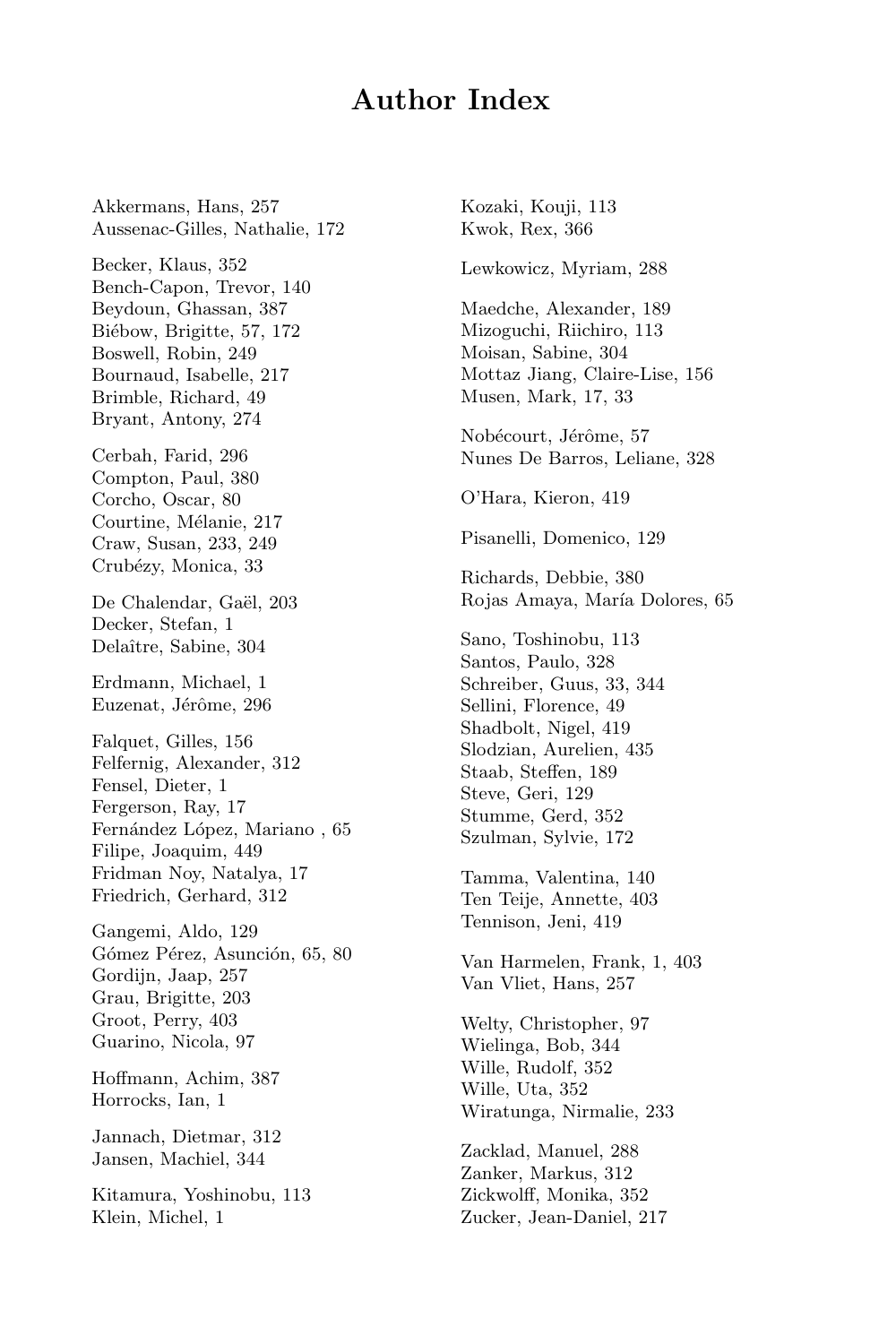## **A Roadmap to Ontology Specification Languages**

Oscar Corcho<sup>1</sup> and Asunción Gómez-Pérez<sup>1</sup>

1 Facultad de Informática, Universidad Politécnica de Madrid. Campus de Montegancedo s/n. Boadilla del Monte, 28660. Madrid. Spain.

**ocorcho@delicias.dia.fi.upm.es, asun@fi.upm.es**

**Abstract.** The interchange of ontologies across the World Wide Web (WWW) and the cooperation among heterogeneous agents placed on it is the main reason for the development of a new set of ontology specification languages, based on new web standards such as XML or RDF. These languages (SHOE, XOL, RDF, OIL, etc) aim to represent the knowledge contained in an ontology in a simple and human-readable way, as well as allow for the interchange of ontologies across the web. In this paper, we establish a common framework to compare the expressiveness and reasoning capabilities of "traditional" ontology languages (Ontolingua, OKBC, OCML, FLogic, LOOM) and "web-based" ontology languages, and conclude with the results of applying this framework to the selected languages.

## **1 Introduction**

In the past years, a set of languages have been used for implementing ontologies. Ontolingua [6] is perhaps the most representative of all of them. Other languages have also been used for specifying ontologies: LOOM [16], OCML [17], FLogic [12], etc. Protocols such as OKBC[4] have been also developed to access KR systems. KR paradigms underlying these languages and protocols are diverse: frame-based, description logic, first (and second) order predicate calculus and object-oriented.

In the recent years, new languages for the web have been created -XML [2], RDF [13] and RDF Schema [3]- and are still in a development phase. Other languages for the specification of ontologies, based on the previous ones, have also emerged: SHOE [15], XOL [11] and OIL [10]. Preliminary studies exist on the use of web-based languages for representing ontologies. In [9], an analysis is shown on the role of HTML, XML and RDF when providing semantics for documents on the Web.

The purpose of this paper is to analyse the tradeoff between expressiveness (*what can be said*) and inference (*what can be obtained from the information represented*) in traditional and web-based ontology languages. In Section 2, we will present a framework for evaluating the expressiveness and inference mechanisms of ontology specification languages. Section 3 will describe both the *so-called* traditional ontology languages and the web-based ontology languages. As a conclusion, section 4 presents a discussion on the results of the study.

R. Dieng and O. Corby (Eds.): EKAW 2000, LNAI 1937, pp. 80-96, 2000.

<sup>©</sup> Springer-Verlag Berlin Heidelberg 2000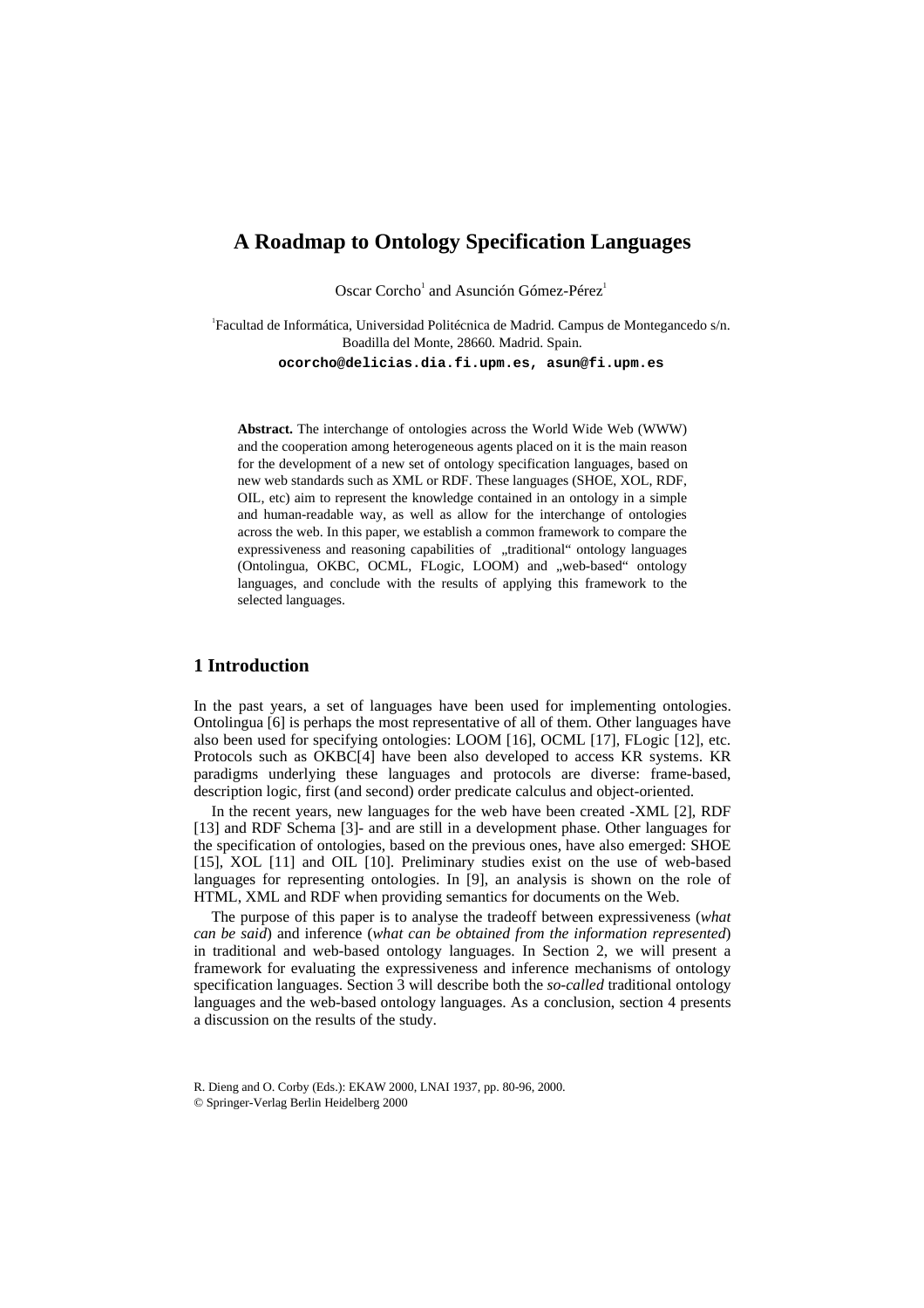## **2 Evaluation Framework**

The goal of this section is to set up a framework for comparing the expressiveness and inference mechanisms of potential ontology languages. We use in our analysis the CommonKADS framework [18], which distinguishes between domain knowledge and inference knowledge. Figure 1 summarises the relationship between the KR components and the reasoning mechanisms of languages.

### **2.1 Domain Knowledge**

The *domain knowledge* describes the main static information and knowledge objects in an application domain [18]. We identify the main kind of components used to describe domain knowledge in ontologies. Accordingly to Gruber [8], knowledge in ontologies can be specified using five kind of components: concepts, relations, functions, axioms and instances. Concepts in the ontology are usually organised in taxonomies. Sometimes the notion of ontology is somewhat diluted, in the sense that taxonomies are considered to be full ontologies [19]. Other components like procedures and rules are also identified in some ontology languages (i.e., OCML). For each one of the components outlined before (except for procedures, as it is very difficult to find common characteristics for them in all languages) we will select a set of features that we consider relevant.

**Concepts** [18], also known as classes, are used in a broad sense. They can be abstract or concrete, elementary or composite, real or fictious. In short, a concept can be anything about which something is said, and, therefore, could also be the description of a task, function, action, strategy, reasoning process, etc. The following questions identify the expressiveness of a language when defining classes:

- Is it possible to define **metaclasses** (classes as instances of other ones)? They are important in case that a KR ontology exists for the language.
- Is it possible to define **partitions** (sets of disjoint classes)?
- Does the language provide mechanisms to define **slots/attributes**? For example:
	- **Local attributes**. Attributes which belong to a specific concept. For instance, attribute *age* belongs to concept *Person*.
	- **Instance attributes (template slots)**. Attributes whose value may be different for each instance of the concept.
	- **Class attributes (own slots)**. Attributes whose value must be the same for all instances of the concept.
	- **Polymorph attributes**. Attributes (slots) with the same name and different behaviour for different concepts. For instance, the attribute *author* for concept *Thesis* is different from the attribute *author* for concept *Book*. Its type for *Thesis* is *Student*, and its type for *Book* is *Person*.
- Does the language provide the following **predefined facets** for attributes?
	- **Default slot value**, which will be used to assign a value to the attribute in case there is no explicit value defined for it.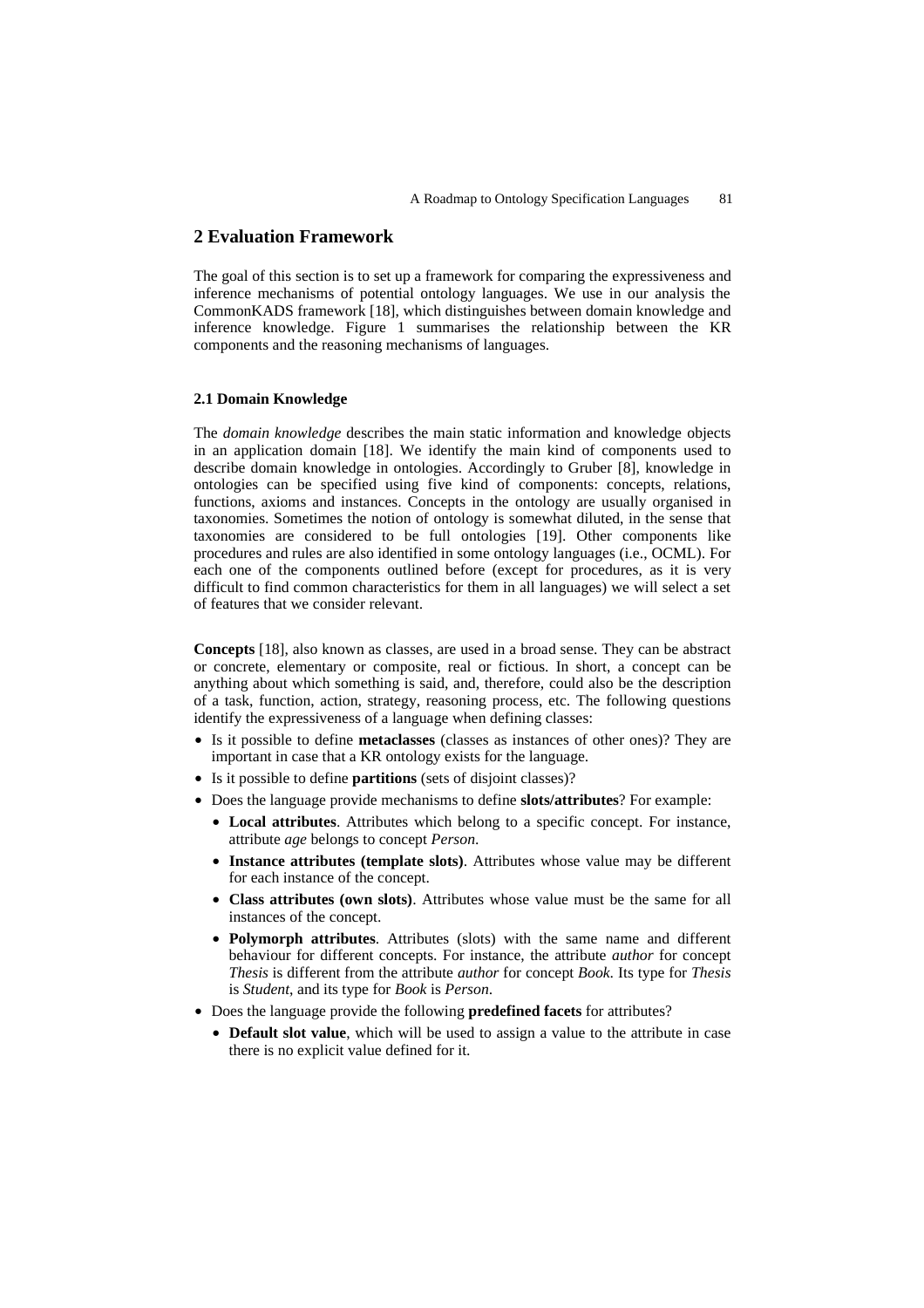

**Fig. 1.** Evaluation Framework

- **Type**, which will be used to constrain the type of the attribute.
- **Cardinality constraints**, which will be used to constrain the minimum and maximum number of values of the attribute.
- **Documentation**, which could include a natural language definition for it.
- **Operational definition**, which could include the definition or selection of a formula, a rule, etc to be used, for instance, when obtaining a value for that attribute.
- May **new facets** be created for attributes?

**Taxonomies.** They are widely used to organise ontological knowledge in the domain using generalisation/specialisation relationships through which simple/multiple inheritance could be applied. Since there exists some confusion regarding the primitives used to build taxonomies, we propose to analyse whether or not the following primitives (which are based on the definitions provided by the frame ontology at Ontolingua) are predefined in the languages.

- **Subclass of** specialises general concepts in more specific concepts.
- **Disjoint decompositions** define a partition as subclass of a class. The classification does not necessarily have to be complete (there may be instances of the parent class that are not included in any of the subclasses of the partition).
- **Exhaustive subclass decompositions** define a partition as subclass of a class. The parent class is the union of all the classes that make up the partition.
- Not subclass of may be used to state that a class is not a specialisation of another class. This kind of knowledge is usually represented using the denial of the *subclass of* primitive.

Some languages have a formal semantics for those primitives, and others must define their semantics by using axioms or rules.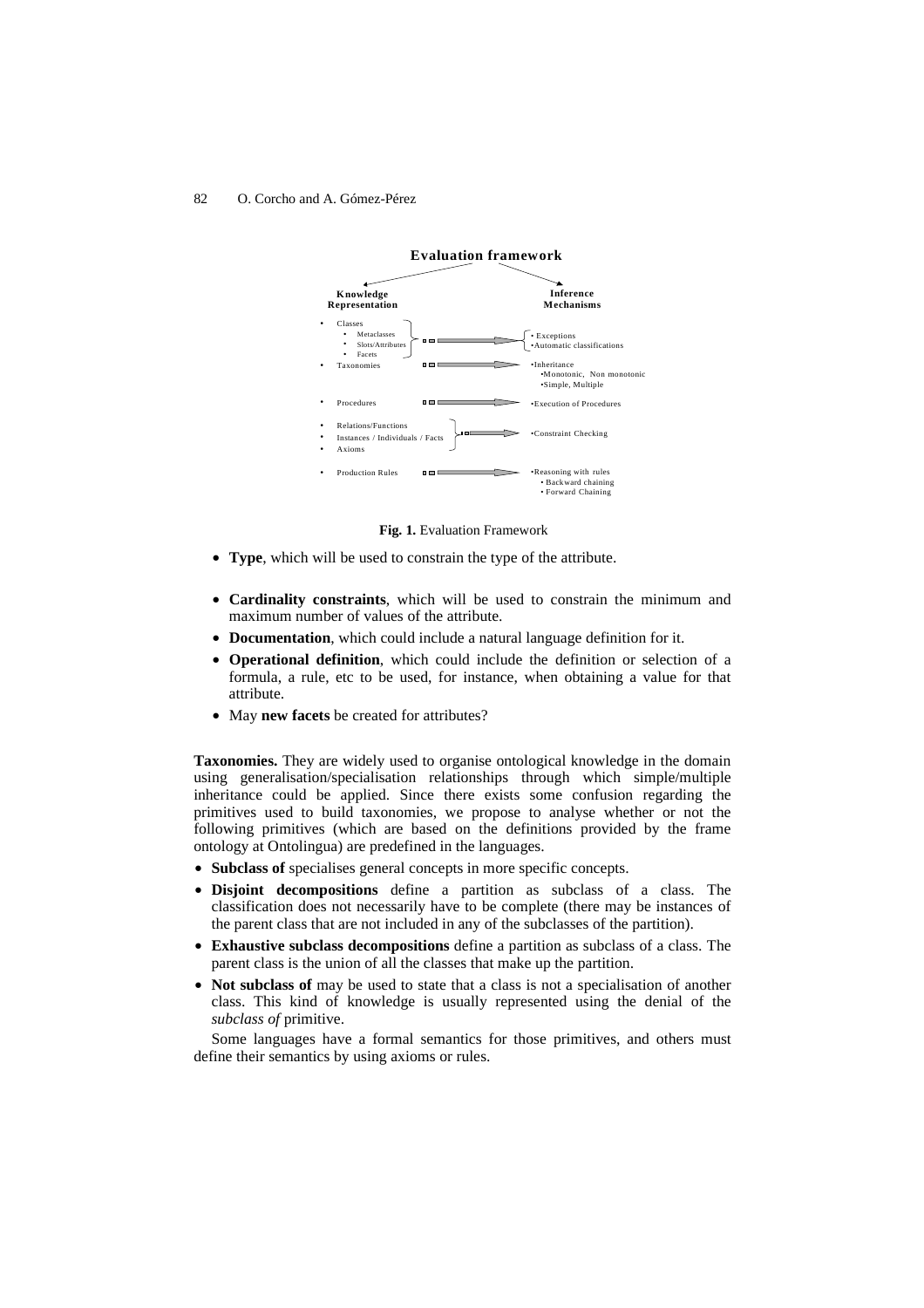**Relations** [8] represent a type of interaction between concepts of the domain. They are formally defined as any subset of a product of n sets. First, we consider the relationship between relations and other components in the ontology. We will ask if concepts and attributes are considered, respectively, as unary and binary relations. **Functions** [8] are considered as a special kind of relations where the value of the last argument is unique for a list of values of the n-1 preceding arguments.

Second, we focus on the arguments (both in relations and functions):

- Is it possible to define **arbitrary n-ary relations/functions**? If this is not possible, which is the maximum number of arguments?
- May the type of arguments be constrained?
- Is it possible to define **integrity constraints** in order to check the correctness of the arguments' value?
- Is it possible to define **operational definitions** to infer values of arguments with procedures, formulas and rules, or to define its semantic using axioms or rules?

**Axioms** [8] model sentences that are always true. They are included in an ontology for several purposes, such as constraining its information, verifying its correctness or deducting new information. We will focus on the next characteristics:

- Does the language support building axioms in **first order logic**?
- And **second order logic** axioms?
- Are axioms defined as independent elements in the ontology (**named axioms**) or must they be included inside the definition of other elements, such as relations, concepts, etc? This feature improves readability and maintenance of ontologies.

**Instances/Individuals/Facts/Claims.** All these terms are used to represent elements in the domain. **Instances** [8] represent elements of a given concept. **Facts** [17] represent a relation which holds between elements. **Individuals** [6] refer to any element in the domain which is not a class (both instances and facts). **Claims** [15] represent assertions of a fact by an instance. It is important to highlight the inclusion of claims, since people on internet can make whatever claims they want. Hence, agents shouldn't interpret them as facts of knowledge, but as claims being made by a particular instance about itself or about other instances or data, which may prove to be inconsistent with others [15]. The following questions will be asked in this section:

- Is it possible to define **instances of concepts**?
- Is it possible to define instances of relations (**facts**)?
- Does the language provide special mechanisms to define **claims**?

**Production rules.** Production rules [16], which follow the structure *If ... Then ...*, are used to express sets of actions and heuristics which can be represented independently from the way they will be used. A set of questions will be asked about them:

- Is it possible to define disjunctive and conjunctive premises?
- May the **chaining mechanism** be defined declaratively?
- Is it possible to define **truth values** or **certainty values** attached to the rule?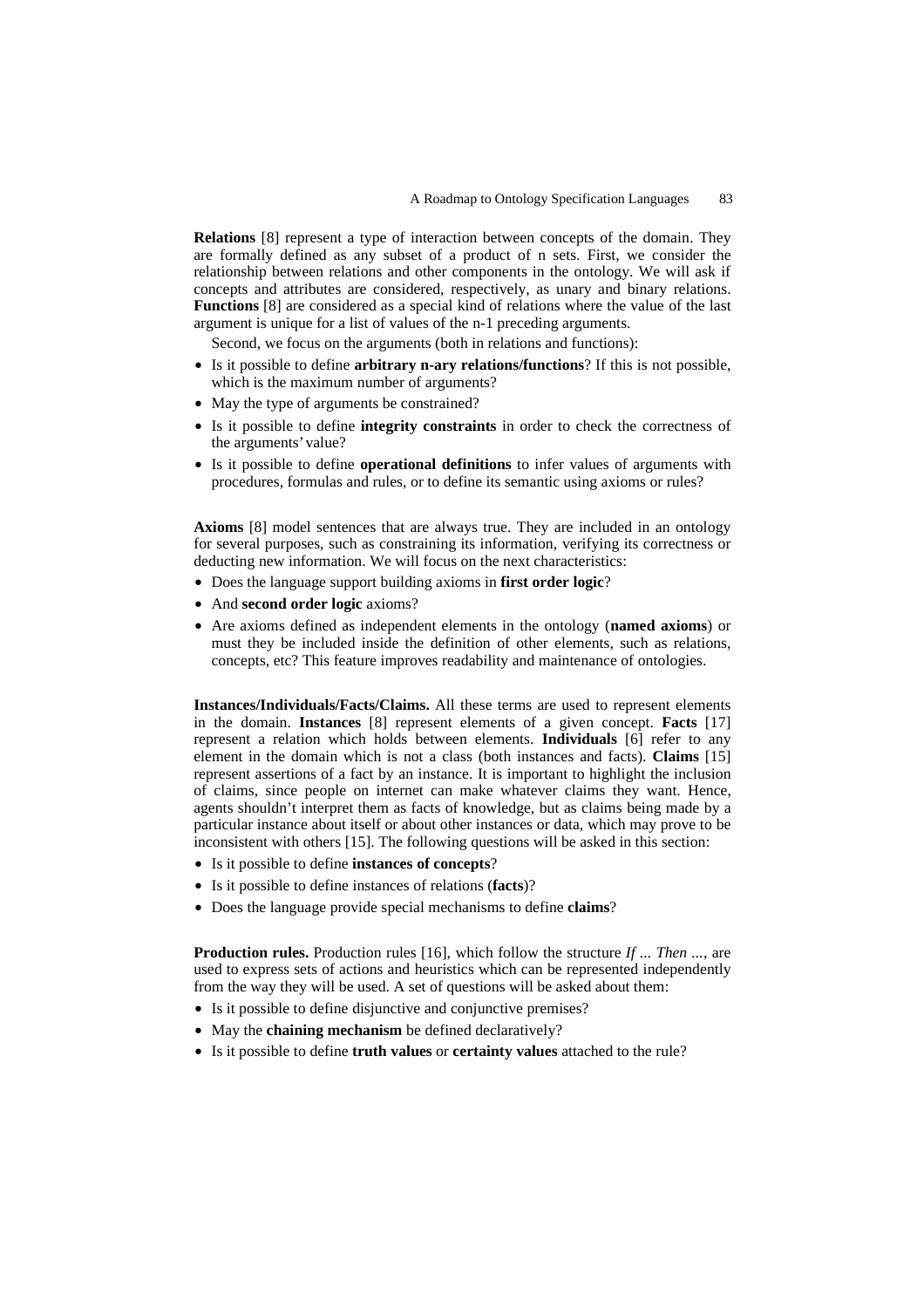- May **procedures** be included **in the consequent**? They are commonly used to change the values of attributes of a concept, add information to the KB, etc.
- Does the language support **updates of the KB**, performed by adding or removing facts or claims?

#### **2.2 Inference Mechanisms**

This dimension describes how the static structures represented in the *domain knowledge* can be used to carry out a reasoning process [18]. There is a strong relationship between both dimensions, as the structures used for representing knowledge are the basis for the reasoning process, as seen in Figure 1. We analyse whether the language supports the following features or not:

- Does the language provide an **inference engine** that reasons with the knowledge represented using the language? Is it **sound**? And **complete**?
- Does the inference engine perform **automatic classifications**?
- Does the inference engine deal with **exceptions**? Exceptions are considered when attribute Attribute1 is defined for concept  $C1$  and concept  $C2$ , being  $C1$  subclass of C2 and we analyse whether the definition of Attribute1 in concept C1 overrides the definition of Attribute1 in concept C2 or not.
- Is it possible to use **monotonic**, **non-monotonic**, **simple** and/or **multiple inheritance?**
- Are **procedures** executable?
- Do axioms perform any kind of **constraint checking**?
- When reasoning with rules, does the language allow **forward and backward chaining**?

## **3 Ontology Specification Languages**

In this section, we show an analysis of ontology specification languages which have been and are widely used by the ontology community (Ontolingua, OKBC, OCML, FLogic and LOOM), other languages created in the context of Internet, which are recommendations of the W3C (XML, RDF and RDFS) and, finally, other new languages for the specification of ontologies (XOL, SHOE and OIL).

#### **3.1 Traditional Ontology Specific ation Languages**

**Ontolingua** [6] is a language based on KIF [7] and on the Frame Ontology (FO) [6], and it is the ontology-building language used by the Ontolingua Server [6].

KIF (Knowledge Interchange Format) was developed to solve the problem of heterogeneity of languages for knowledge representation. It provides for the definition of objects, functions and relations. KIF has declarative semantics and it is based on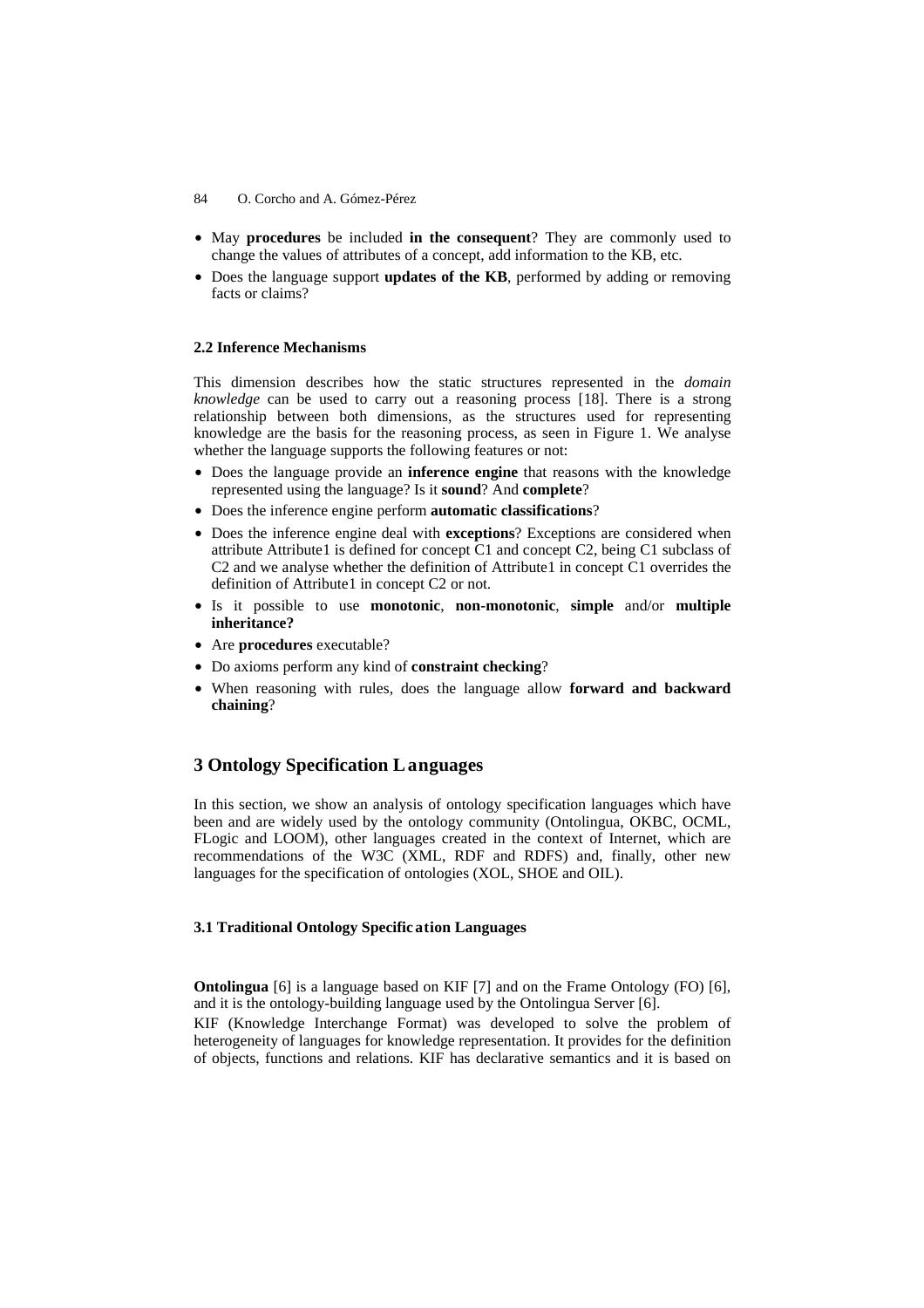first-order predicate calculus, with a prefix notation. It also provides for the representation of meta-knowledge and non-monotonic reasoning rules.

As KIF is an interchange format, it is tedious to use for specification of ontologies per se. The FO, built on top of KIF, is a knowledge representation ontology that allows an ontology to be specified following the paradigm of frames, providing terms such as *class*, *instance*, *subclass-of*, *instance-of*, etc. The FO does not allow to express axioms; therefore, Ontolingua allows to include KIF expressions inside of definitions based on the FO. Summarizing, Ontolingua allows to build ontologies in any of the following three manners: (1) using exclusively the FO vocabulary (axioms cannot be represented); (2) using KIF expressions; (3) using both languages simultaneously.

Currently, an inference engine is being developed for Ontolingua. The OKBC API must be used in case we want to develop a customized one.

**OKBC Protocol** [4] is an acronym for *Open Knowledge Base Connectivity*, previously known as *Generic Frame Protocol*. It specifies a protocol (not a language). The protocol makes assumptions about the underlying KR system (frames), and it is complementary to language specifications developed to support knowledge sharing.

The GFP Knowledge Model, which is the implicit representation formalism underlying OKBC, supports an object-centered representation of knowledge and provides a set of representational constructs commonly found in frame representation systems: constants, frames, slots, facets, classes, individuals and knowledge bases.

It also defines a complete *tell&ask* interface for knowledge bases accessed using OKBC protocol, and procedures (with a Lisp-like syntax) in order to describe complex operations to perform in a knowledge base when accessing it over a network.

Eventually it has been developed the *OKBC-Ontology* for Ontolingua, which is fully compatible with the OKBC protocol.

In this study, when referring to OKBC we will mean the API, together with the maximum expressiveness permitted.

**OCML** [17] stands for *Operational Conceptual Modeling Language*, and was originally developed in the context of the VITAL project.

OCML is a frame-based language that provides mechanisms for expressing items such as relations, functions, rules (with backward and forward chaining), classes and instances. In order to make the execution of the language more efficient, it also adds some extra logical mechanisms for efficient reasoning, such as procedural attachments. A general tell&ask interface is also implemented, as a mechanism to assert facts and/or examine the contents of an OCML model.

Several pragmatic considerations were taken into account in the development of OCML. One of them is the compatibility with standards, such as Ontolingua, so that OCML can be considered as a kind of "operational Ontolingua", providing theorem proving and function evaluation facilities for its constructs.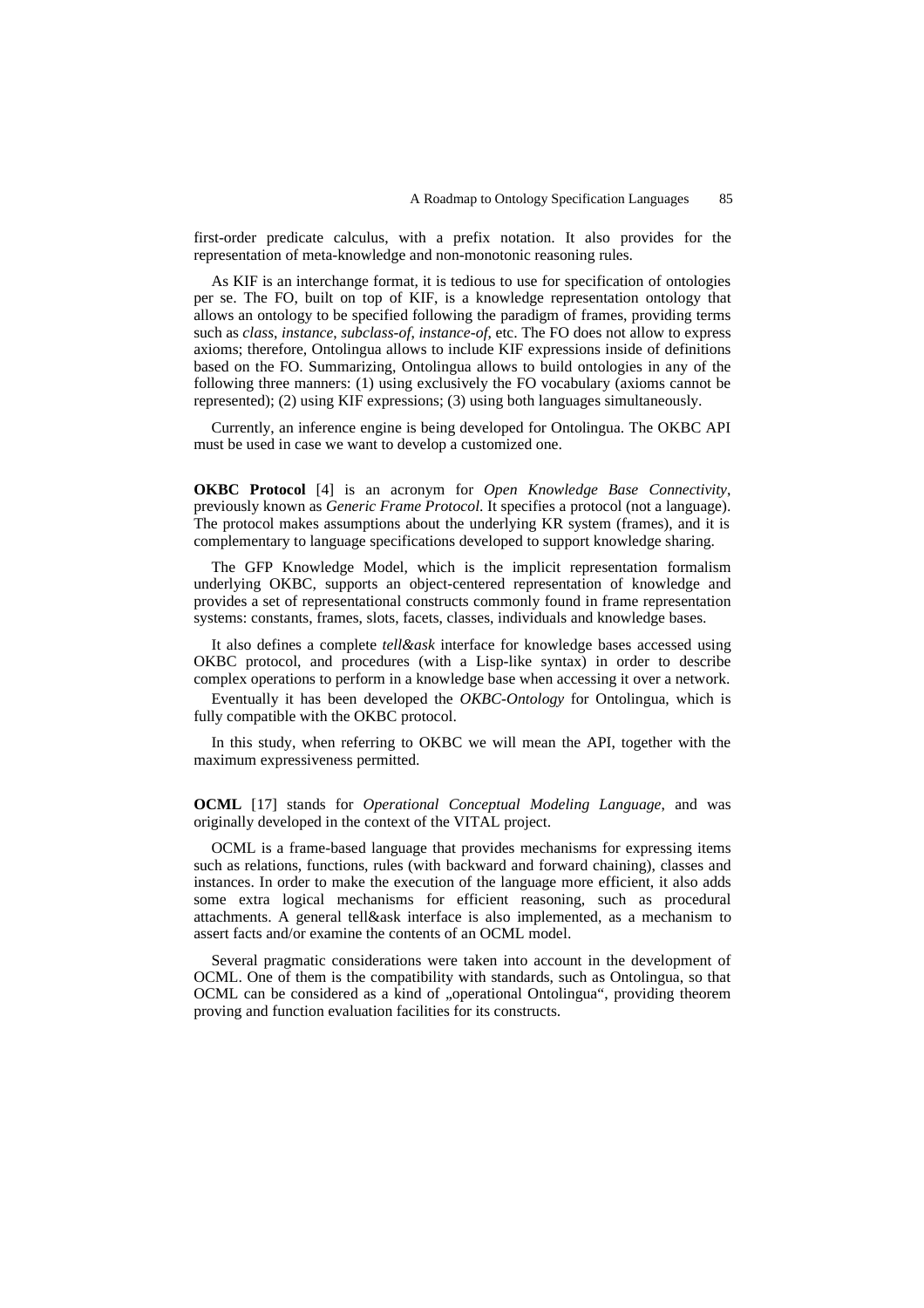**FLogic** [12] is an acronym for *Frame Logic*. FLogic integrates frame-based languages and first-order predicate calculus. It accounts in a clean and declarative fashion for most of the structural aspects of object-oriented and frame-based languages, such as object identity, complex objects, inheritance, polymorphic types, query methods, encapsulation, and others. In a sense, FLogic stands in the same relationship to the object-oriented paradigm as classical predicate calculus stands to relational programming.

FLogic has a model-theoretic semantics and a sound and complete resolution-based proof theory.

Applications of FLogic go from object-oriented and deductive databases to ontologies, and it can be combined with other specialized logics (HiLog, Transaction Logic), to improve the reasoning with information in the ontologies.

**LOOM** [16] is a high-level programming language and environment intended for use in constructing expert systems and other intelligent application programs. It is a descendent of the KL-ONE family and it is based in description logic, achieving a tight integration between rule-based and frame-based paradigms.

LOOM supports a "description" language for modeling objects and relationships, and an "assertion" language for specifying constraints on concepts and relations, and to assert facts about individuals. Procedural programming is supported through pattern-directed methods, while production-based and classification-based inference capabilities support a powerful deductive reasoning (in the form of an inference engine: the classifier).

It is important to focus on the description logic approach to ontology modeling, which differs from the frame-based approach of the previously described languages. Definitions written using this approach try to exploit the existence of a powerful classifier in the language, specifying concepts by using a set of restrictions on them.

#### **3.2 Web Standards and Recomm endations**

**XML** [2] stands for *eXtended Markup Language* deriving from SGML (*Standard General Markup Language*). It is being developed by the XML Working Group of the World Wide Web Consortium (W3C), and it is next to become a standard.

As a language for the World Wide Web, its main advantages are: it is easy to parse, its syntax is well defined and it is human readable. There are also many software tools for parsing and manipulating XML. It allows users to define their own tags and attributes, define data structures (nesting them), extract data from documents and develop applications which test the structural validity of a XML document.

When using XML as the basis for an ontology specification language, its main *advantages* are:

- The definition of a common syntactic specification by means of a DTD (*Document Type Definition*).
- Information coded in XML is easily readable for humans.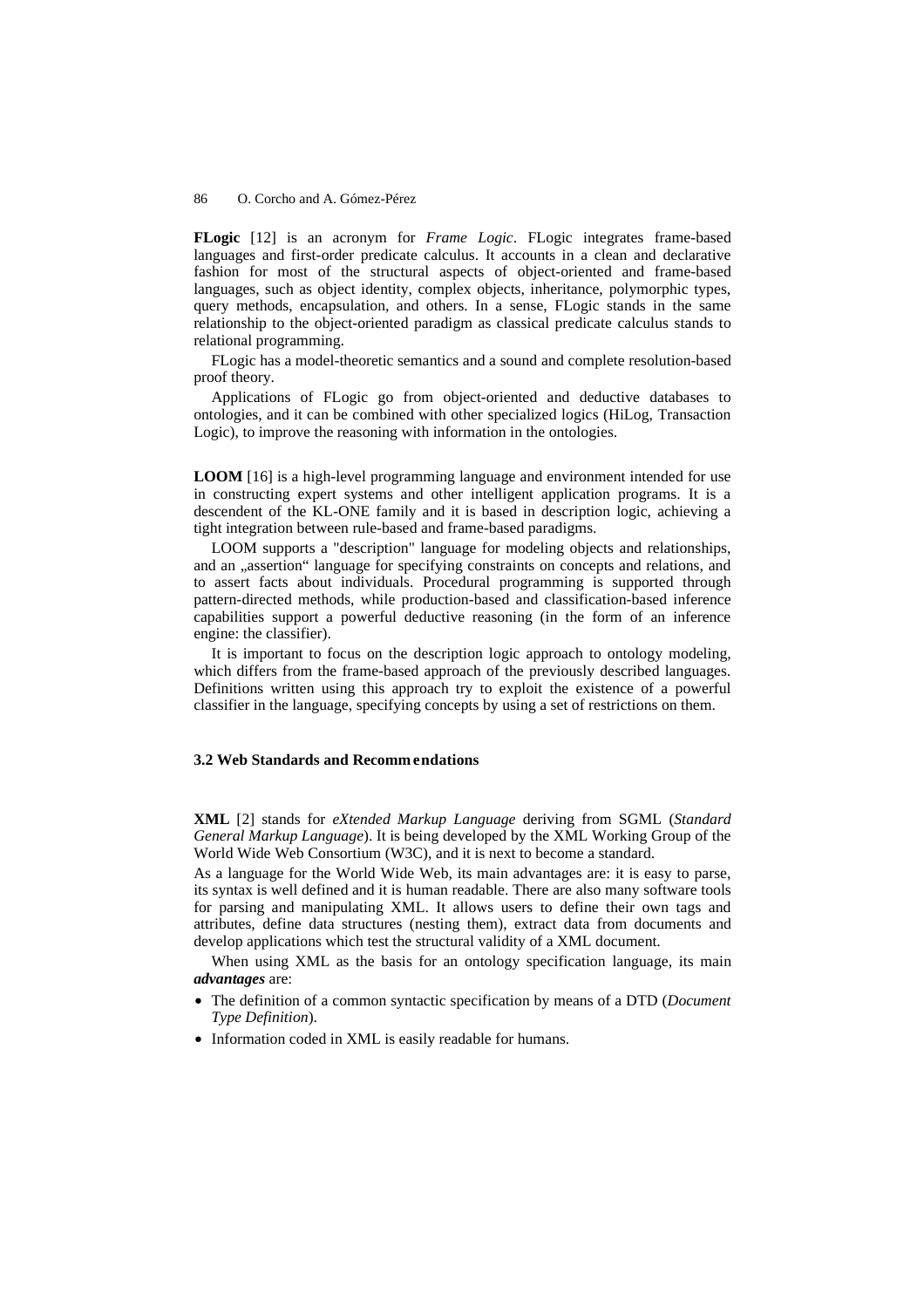It can be used to represent distributed knowledge across several web-pages, as it can be embedded in them.

XML also presents some *disadvantages* which influence on ontology specification:

- It is defined in order to allow the lack of structure of information inside XML tags. This makes it difficult to find the components of an ontology inside the document.
- Standard tools are available for parsing and manipulating XML documents, but not for making inferences. These tools must be created in order to allow inferences with languages which are based on XML.

XML itself has no special features for the specification of ontologies, as it just offers a simple but powerful way to specify a syntax for an ontology specification language (this is the reason why XML is not included in the comparison of section 5). Besides, it can be used for covering ontology exchange needs, exploiting the communication facilities of the WWW.

**RDF** [13] stands for *Resource Description Framework*. It is being developed by the W3C for the creation of metadata describing Web resources. Examples of the use of RDF in ontological engineering may be analyzed in [1] and [20].

A strong relationship stands between RDF and XML. In fact, they are defined as complementary: one of the goals of RDF is to make it possible to specify semantics for data based on XML in a standardized, interoperable manner. The goal of RDF is to define a mechanism for describing resources that makes no assumptions about a particular application domain nor the structure of a document containing information.

The data model of RDF (which is based in semantic networks) consists of three types: **resources** (subjects), entities that can be referred to by an address at the WWW; **properties** (predicates), which define specific aspects, characteristics, attributes or relations used to describe a resource; and **statements** (objects), which assign a value for a property in a specific resource.

**RDF Schema** [3] (RDFS) is a declarative language used for the definition of RDF schemas. The RDFS data model (which is based on frames) provides mechanisms for defining the relationships between properties (attributes) and resources. Core classes are *class*, *resource* and *property*; hierarchies and type constraints can be defined (core properties are *type*, *subclassOf*, *subPropertyOf*, *seeAlso* and *isDefinedBy*). Some core constraints are also defined.

#### **3.3 Web-Based Ontology Specific ation Languages**

**XOL.** [11] stands for *XML-Based Ontology Exchange Language*. It was designed to provide a format for exchanging ontology definitions among a set of interested parties. Therefore, it is not intended to be used for the development of ontologies, but as an intermediate language for transferring ontologies among different database systems, ontology-development tools or application programs.

XOL allows to define in a XML syntax a subset of OKBC, called OKBC-Lite. As OKBC defines a protocol for accessing frame-based representation systems, XOL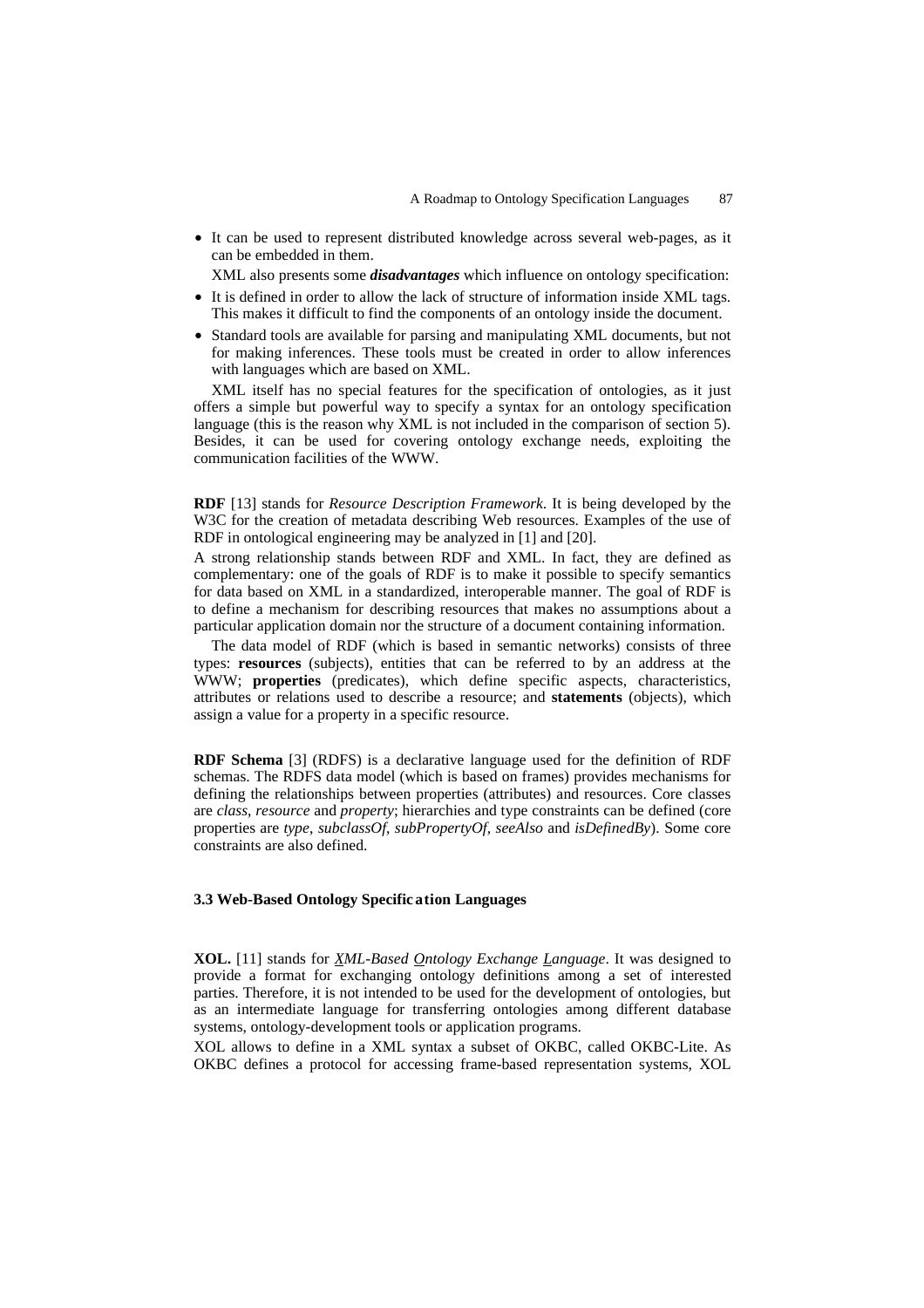may be suitable for exchanging information between different systems, via the WWW. The main handicap is that frames (defined in OKBC) are excluded from this language, and only classes (and their hierarchies), slots and facets can be defined.

Many XML editing tools are available which allow to generate XOL documents.

**SHOE** [15] stands for *Simple HTML Ontology Extension*. It was developed first as an extension of HTML, with the aim of incorporating machine-readable semantic knowledge in HTML or other WWW documents. Recently, it has been adapted in order to be XML compliant. The intent of this language is to make it possible for agents to gather meaningful information about web pages and documents, improving search mechanisms and knowledge-gathering. The two-phase process to achieve it consists of: (1) defining an ontology describing valid classifications of objects and valid relationship between them; (2) annotating HTML pages to describe themselves, other pages, etc.

In SHOE, an ontology is an ISA hierarchy of classes (called categories), plus a set of atomic relations between them, and inferential rules in the form of simplified horn clauses. Therefore, classes, relations and inferential rules can be defined. An important feature included in SHOE is the ability to make claims about information, as discussed in section 2.

**OIL** [10], *Ontology Interchange Language*, is a proposal for a joint standard for describing and exchanging ontologies. It is still in an early development phase, and has been designed to provide most of the modelling primitives commonly used in frame-based and description logic ontologies (it is based on existing proposals, such as OKBC , XOL and RDF), with a simple, clean and well defined semantics, and an automated reasoning support.

In OIL, an ontology is a structure made up of several components, organized in three layers: the object level (which deals with instances), the first meta level or ontology definition (which contains the ontology definitions) and the second meta level or ontology container (which contains information about features of the ontology, such as its author). Concepts, relations and functions and axioms can be defined in OIL. The syntax of instances, rules and axioms has not yet been defined.

## **4 Results and Comparison of Languages**

The results of applying the evaluation framework described in section 2 are presented in this section. It is worth mentioning that a common evaluation framework has been used for different knowledge representation languages (and different knowledge representation paradigms, such as frame-based, description logic and object-centered), and that the results have been achieved taking into account the experience of coding, in all the selected languages, an ontology for electronic commerce, which is not shown here due to the lack of space.

The trade-off between the degree of expressiveness and the inference engine of a language (the more expressive, the less inference capabilities) makes it difficult to establish a scoring of languages. Moreover, we claim that different needs in KR exist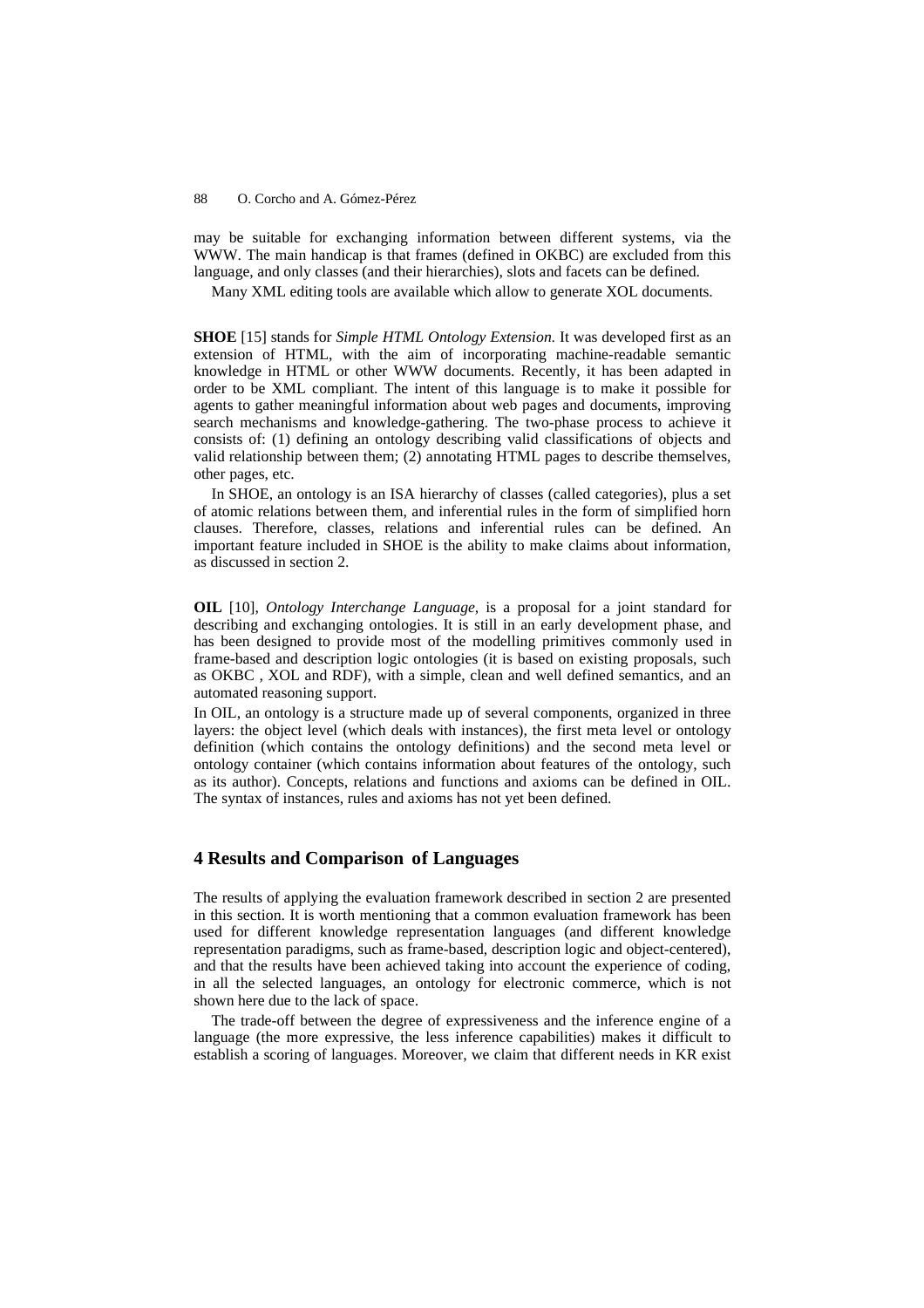nowadays for applications, and some languages are more suitable than others for the specific needs of a given application.

When developing domain ontologies for an application, it is not only necessary to study the KR and reasoning needs for the application, but also the KR and reasoning capabilities provided by the languages. This framework will avoid the developer of ontologies taking blind decisions on the selection of the ontology language(s) to use.

Information in tables of the next sections will be filled using '+' to indicate that it is a supported feature in the language,  $\cdot$ - $\cdot$  for non supported features,  $\cdot$ +/- $\cdot$  for non supported features, but could manage to support it by doing something, '?' when no information is available and 'N.D.' for features which are not restricted, but could be implemented in order to support them. The contents of tables represent the present situation of languages<sup>1</sup> and may change because of the evolution of them.

#### **4.1 Domain Knowledge**

l

Table 1 shows at first glance the main components of the ontology specification languages selected for this study.

Concepts, n-ary relations and instances can be defined easily in almost all languages. In OKBC and FLogic, which are frame-based languages, relations can be represented by using frames, but not as special elements provided by the language. In OKBC, axioms are only supported in the tell&ask part of the API, although neither deductive nor storage guarantees are made for all OKBC implementations.

|                         | Onto           | <b>OKBC</b> | <b>OCML</b> | L <sub>0</sub> | FLogi          | <b>XOL</b>     | <b>SHOE</b>              | RDF(S) | OIL       |
|-------------------------|----------------|-------------|-------------|----------------|----------------|----------------|--------------------------|--------|-----------|
|                         |                |             |             | M              | c              |                |                          |        |           |
| Concepts                | $+$            | $+$         | $^{+}$      | $^{+}$         | $+$            | $+$            | $^{+}$                   | $^{+}$ | $+$       |
| n-ary relations         | $+$            | $+/-$       | $+$         | $+$            | $+/-$          | $\blacksquare$ | $+$                      | $+$    | $+$       |
| <b>Functions</b>        | $+$            | $+/-$       | $+$         | $+$            | $+/-$          | $\blacksquare$ | $\blacksquare$           |        | $+$       |
| <b>Procedures</b>       | $+$            | $+$         | $+$         | $+$            | $\blacksquare$ | -              | $\overline{\phantom{0}}$ |        |           |
| <b>Instances</b>        | $+$            | $+$         | $+$         | $+$            | $+$            | $+$            | $^{+}$                   | $+$    | <b>ND</b> |
| <b>Axioms</b>           | $^{+}$         | $+/-$       | $^{+}$      | $+$            | $^{+}$         |                |                          |        | <b>ND</b> |
| <b>Production</b>       | $\blacksquare$ | -           | $+$         | $+$            |                |                |                          |        | <b>ND</b> |
| <b>Rules</b>            |                |             |             |                |                |                |                          |        |           |
| <b>Formal semantics</b> | $^{+}$         | $+$         | $^{+}$      | $+$            | $^{+}$         | $+$            |                          |        |           |

**Table 1.** Definition of the main components of domain knowledge

Functions, procedures and axioms cannot be defined using web-based languages, except for some restricted forms of axioms, such as deductive rules, which are definable in SHOE.

<sup>&</sup>lt;sup>1</sup> 'Onto' will be used to refer to Ontolingua. RDF(S) is the acronym used to refer to the combination of RDF and RDFS.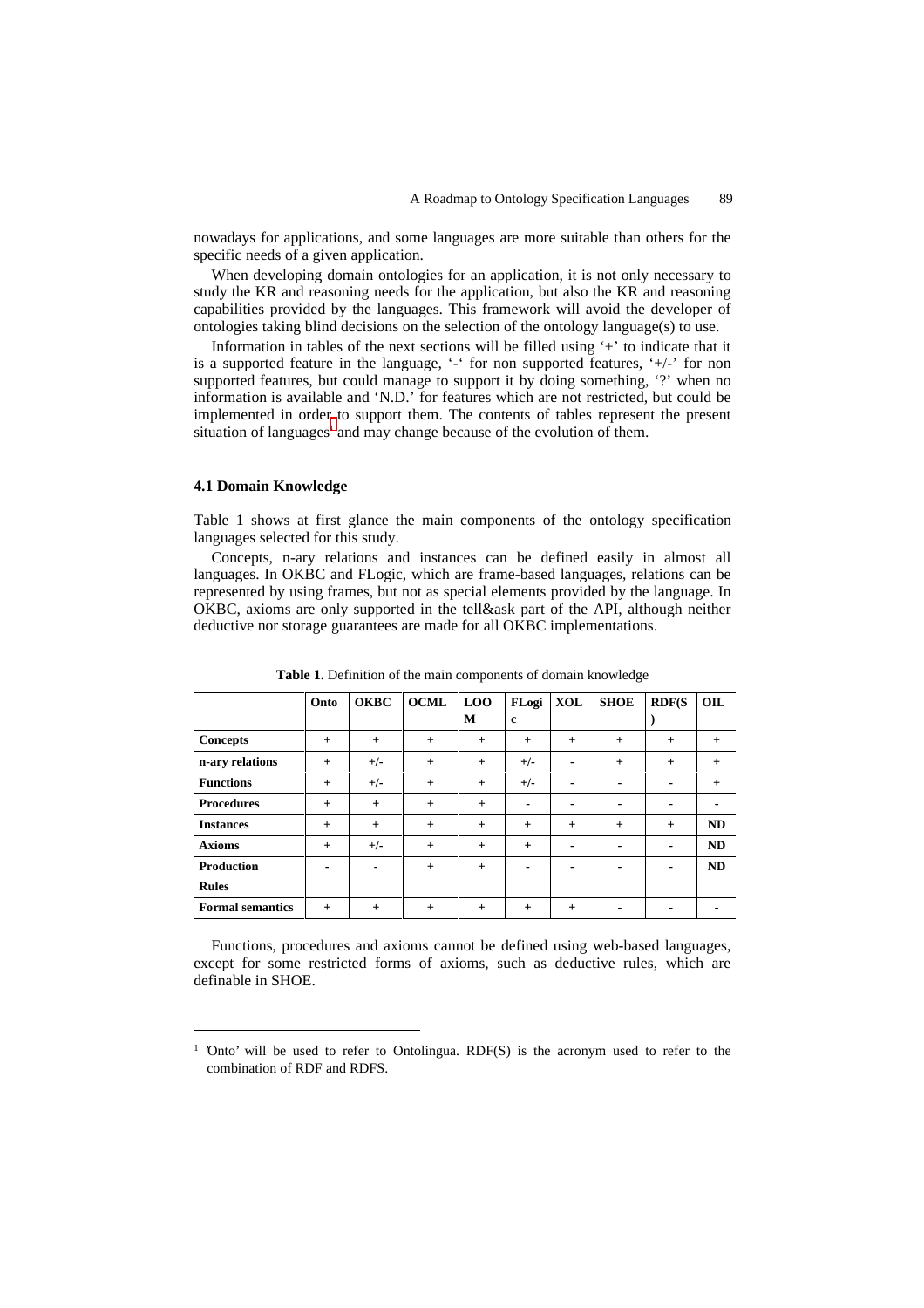It is worth mentioning that procedures are only definable in Lisp-based languages, and production rules are just definable in OCML and LOOM.

An additional row has been added to the table, analysing the presence of a formal semantics: some web-based languages, such as SHOE, RDF(S) and OIL lack of it, whereas traditional languages and XOL provide it.

**Concepts.** Table 2 summarizes the most important features to be analyzed when describing concepts in an ontology. It is divided in 4 sections: metaclasses, partitions, definition of attributes and definitions of properties of attributes (facets).

| <b>CONCEPTS</b>                     | Ont<br>$\Omega$ | ОКВС                     | <b>OCML</b>    | <b>LOOM</b> | FLogic                   | <b>XOL</b>     | <b>SHOE</b>    | RDF(S)         | <b>OI</b><br>L |
|-------------------------------------|-----------------|--------------------------|----------------|-------------|--------------------------|----------------|----------------|----------------|----------------|
| <b>Metaclasses</b>                  | $+$             | $+$                      | $+$            | $+$         | $+$                      | $+$            | $\blacksquare$ | $+$            | $\blacksquare$ |
| <b>Partitions</b>                   | $^{+}$          | $\overline{\phantom{0}}$ | $\blacksquare$ | $+$         | $\overline{\phantom{0}}$ | $\blacksquare$ | $\blacksquare$ | $\blacksquare$ | ۰              |
| <b>ATTRIBUTES</b>                   |                 |                          |                |             |                          |                |                |                |                |
| <b>Template</b><br>(instance attrs) | $+$             | $+$                      | $+$            | $+$         | $+$                      | $+$            | $+$            | $+$            | $+$            |
| Own (class attrs.)                  | $+$             | $+$                      | $+$            | $+$         | $+$                      | $+$            | $\blacksquare$ | $+$            | $+/-$          |
| Polymorphic                         | $+$             | $+$                      | $+$            | $+$         | $+$                      | -              | $\blacksquare$ | $\blacksquare$ | $+$            |
| <b>Local scope</b>                  | $+$             | $+$                      | $+$            | $+$         | $+$                      | $+$            | $+$            | $+$            | $+$            |
| <b>FACETS</b>                       |                 |                          |                |             |                          |                |                |                |                |
| Default slot value                  | $\blacksquare$  | $+$                      | $+$            | $+$         | $+$                      | $+$            | $\blacksquare$ | $\blacksquare$ | -              |
| <b>Type constraint</b>              | $+$             | $+$                      | $+$            | $+$         | $+$                      | $+$            | $^{+}$         | $+$            | $+$            |
| <b>Cardinality</b><br>constraints   | $+$             | $+$                      | $+$            | $+$         | $+/-$                    | $+$            |                |                | $+$            |
| <b>Documentation</b>                | $+$             | $+$                      | $+$            | $+$         | $\blacksquare$           | $+$            | $+$            | $\blacksquare$ | $+$            |
| <b>Procedural</b><br>knowledge      |                 |                          | $+$            | $+$         |                          |                |                |                |                |
| <b>Adding new</b><br>facets         | $+$             | $+$                      | ۰              | $+$         | ۰                        | -              | -              |                | -              |

**Table 2.** Definition of concepts

Only SHOE and OIL do not allow to define metaclasses, and partitions can only be defined in Ontolingua and LOOM.

Instance attributes and type constraints for attributes can be defined using any of the chosen languages. The results of the rest of the values depend on the languages, although a glance at the table shows us that traditional ontology languages allow us, again, to define more features than web-based languages.

Procedural knowledge inside the definition of attributes is only supported by OCML and LOOM, due to their operational behavior. It must be included in the definition of the OCML´s attributes by means of special keywords, such as *:prove-by*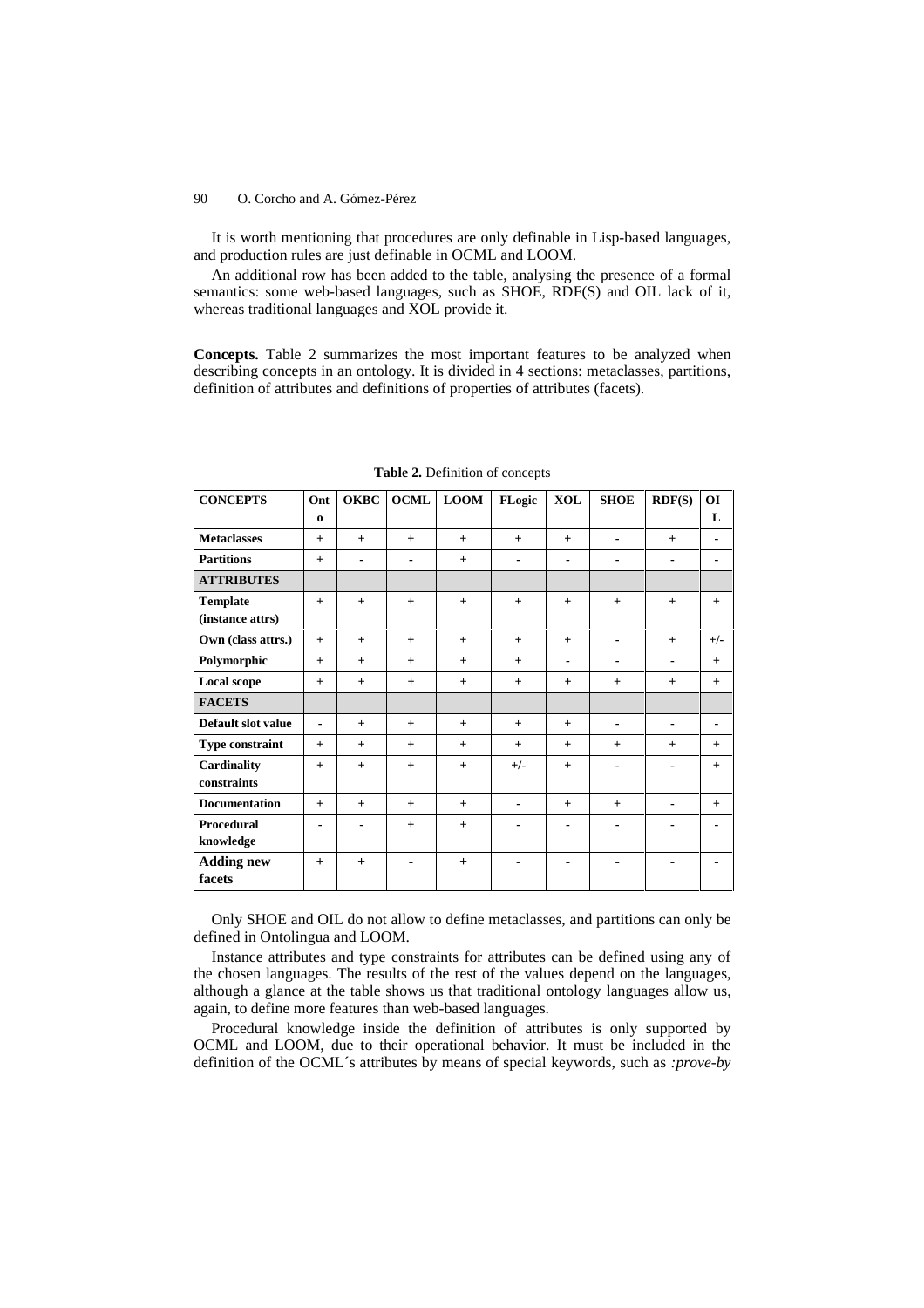or *:lisp-fun*, not as simple facets, or in the definition of the LOOM's attributes by means of keywords such as :sufficient, :is, :is-primitive or :implies.

FLogic just allows to define the maximum cardinality for slots as 1 or N, while the minimum cardinality is always set to 0.

| <b>TAXONOMIES</b>          | Onto      | <b>OKB</b>     | <b>OCM</b> | L <sub>0</sub> | FLogi | <b>XOL</b> | <b>SHOE</b>              | RDF(   | OIL      |
|----------------------------|-----------|----------------|------------|----------------|-------|------------|--------------------------|--------|----------|
|                            |           | C              | L          | M              | c     |            |                          | S)     |          |
| <b>Subclass of</b>         | $^{+}$    | $+$            | $+$        | $+$            | $+$   | $+$        | $^{+}$                   | $^{+}$ |          |
| <b>Exhaustive subclass</b> | $\ddot{}$ | $\blacksquare$ | $+/-$      | $^{+}$         | $+/-$ |            | $\overline{\phantom{0}}$ |        |          |
| partitions                 |           |                |            |                |       |            |                          |        |          |
| <b>Disjoint</b>            | $^{+}$    | $\blacksquare$ | $+/-$      | $+$            | $+/-$ |            | $\overline{\phantom{0}}$ |        | $^{+/-}$ |
| <b>Decompositions</b>      |           |                |            |                |       |            |                          |        |          |
| Not subclass of            | $+/-$     |                |            | $+/-$          |       |            |                          |        |          |

**Table 3.** Definition of taxonomies

**Taxonomies.** When defining taxonomies, there is just one primitive predefined in all languages and correctly handled by them: *subclass of*. Ontolingua and LOOM are the only languages which have the rest of primitives (except for *not subclass of*, which must be declared using the denial of primitve *subclass-of*). These primitives can be defined as relations in the rest of languages, but as a consequence, there is no special treatment for them. In FLogic, axioms must be defined in order to provide the semantics for them. OIL allows to define the primitive *not subclass-of*; hence it is also possible to define disjoint decompositions.

**Relations and Functions.** Relations are very important components in an ontology (hence they are supported by almost all the ontology languages), but not every desirable characteristic of relations is implemented in all languages. Functions are not included in some languages.

| <b>RELATIONS</b>         | Onto   | <b>OKBC</b> | <b>OCML</b>              | <b>LOOM</b> | FLogic                   | <b>XOL</b>               | <b>SHOE</b> | RDF(S) | OIL    |
|--------------------------|--------|-------------|--------------------------|-------------|--------------------------|--------------------------|-------------|--------|--------|
| <b>FUNCTIONS</b>         |        |             |                          |             |                          |                          |             |        |        |
| <b>Functions as</b>      | $^{+}$ | $+$         | $\overline{\phantom{0}}$ | $+$         | $+$                      |                          |             |        | $+$    |
| relations                |        |             |                          |             |                          |                          |             |        |        |
| <b>Concepts: unary</b>   | $^{+}$ | $+$         | $^{+}$                   | $+$         | $\blacksquare$           | $\blacksquare$           | $+$         |        | $+$    |
| rels.                    |        |             |                          |             |                          |                          |             |        |        |
| Slots: binary rels.      | $^{+}$ | $+$         | $+$                      | $+$         | $\overline{\phantom{0}}$ | $+$                      | $^{+}$      | $^{+}$ | $^{+}$ |
| n-ary rels./functs.      | $^{+}$ | $+/-$       | $+$                      | $+$         | $+/-$                    | $\overline{\phantom{0}}$ | $^{+}$      | $^{+}$ | $+/-$  |
| <b>Type constraints</b>  | $^{+}$ | $+$         | $+$                      | $+$         | $^{+}$                   |                          | $+$         | $^{+}$ | $+$    |
| <b>Integrity</b>         | $^{+}$ | $+$         | $+$                      | $+$         | $+$                      |                          |             |        |        |
| constraints              |        |             |                          |             |                          |                          |             |        |        |
| <b>Operational defs.</b> |        |             | $^{+}$                   | $^{+}$      | $^{+}$                   |                          |             |        |        |

**Table 4.** Definition of relations and functions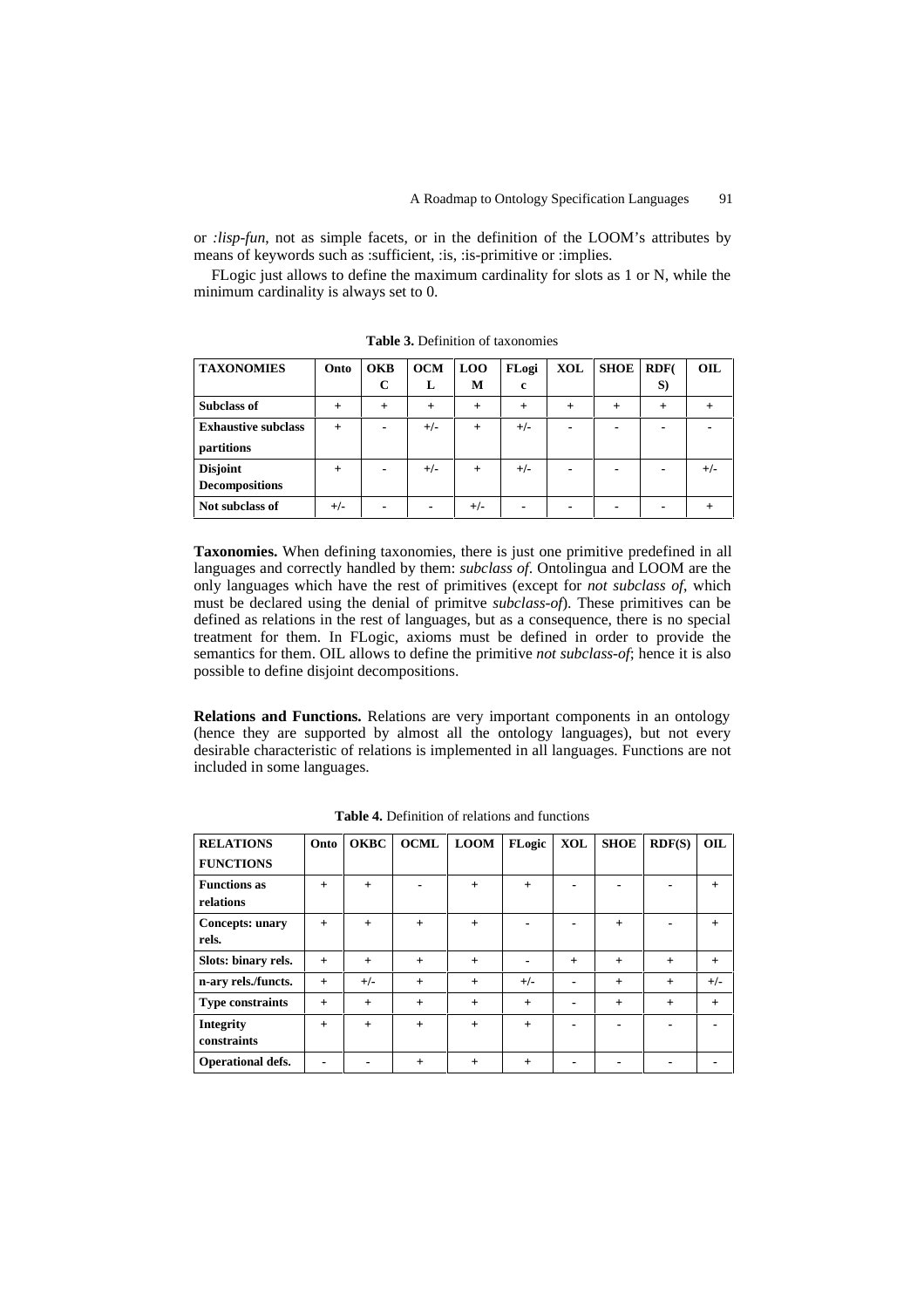Many languages represent concepts as unary relations. Attributes are usually considered as binary relations, except for FLogic, where they are considered as ternary ones.

Great semantic differences are found when analysing the role that functions play in different languages. Some languages, such as KIF (and consequently, Ontolingua), consider functions as a special case of relations in which the n<sup>th</sup> element of the relation is unique for the n-1 preceding elements. LOOM consider functions as relations where the result can be calculated given the domain arguments. In OCML, functions are considered as modelling elements which play a role which is completely different to the one of relations. In FLogic, functions are considered as methods which are defined inside a concept. Their value is calculated by using a deductive rule associated to the method previously declared.

FLogic, OKBC, RDF(S) and OIL cannot define n-ary relations directly. They must define them as associative classes or by means of several binary relations.

All languages allow the definition of type constraints for arguments, and the main differences among traditional and web-based ontology languages lay on the definition of integrity constraints (the last ones don't allow to define them).

The last comments are on operational definitions for relations: just OCML, LOOM and FLogic allow to define operations inside relations, although there is a difference between them: while LOOM provides operational definitions just for an inferential purpose, OCML also provides non-operational definitions which can be used for representational purposes [17]. In FLogic, this kind of operations must be defined by using axioms, which are defined apart. Ontolingua does not support user-defined Lisp lambda bodies for relations, but it has certain relations that have procedural attachments which are activated by the tell&ask interface (for instance, asking *(+ 3 2 ?x)* will reply with a single binding of *5* for *?x*).

**Instances.** Instances of concepts and of relations (facts) are supported by all the languages. Claims, however, are just allowed in some of the web-based ontology languages. This is due to the fact that the management of information which comes from different sources is an intrinsic characteristic of the web environment and so these languages have specialised ways to treat this information.

| <b>INSTANCES</b>         | Onto | OKBC   OCML   LOOM |                          | FLogic         | XOL                      | <b>SHOE</b> | RDF(S) | OIL |
|--------------------------|------|--------------------|--------------------------|----------------|--------------------------|-------------|--------|-----|
| Instances of<br>concepts |      |                    |                          |                |                          |             |        | ND  |
| Facts                    |      |                    |                          |                |                          |             |        | ND  |
| <b>Claims</b>            |      | -                  | $\overline{\phantom{a}}$ | $\blacksquare$ | $\overline{\phantom{0}}$ |             |        | ND  |

**Table 5.** Definition of instances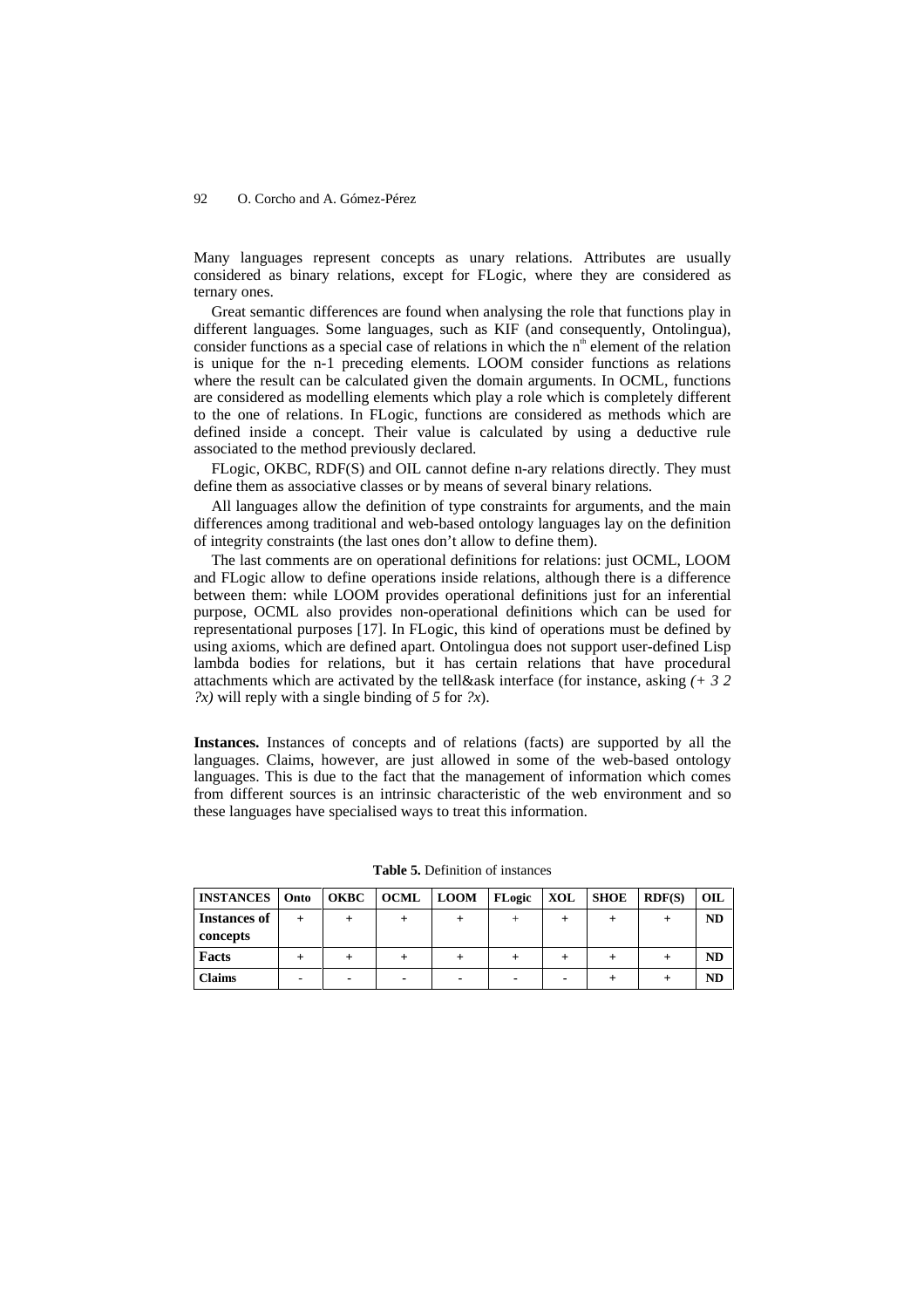**Axioms.** This is a good measure of expressiveness. The richest the axioms defined, the more expressive the language is. Ontolingua allows the definition of first-order and second-order logic axioms. OCML and FLogic also allow to define first-order logic axioms independently of the rest of components of the ontology.

LOOM just allows to define first-order logic axioms inside the definitions of relations, concepts and functions.

The rest of languages, except for XOL, only allow restricted types of axioms. So, OKBC just supports a subset of the axioms which can be represented with KIF (and they must be included as a frame or by using the tell&ask interface), and SHOE just allows to define deductive rules. In OIL, the syntax of axioms has not yet been defined, while in RDF(S) several studies are currently trying to specify the syntax and semantics for the most commonly used axioms.

| <b>AXIOMS</b>       | Onto | <b>OKBC</b> | <b>OCML</b> | LOOM | FLogic | XOL | SHOE | RDF(S) | OIL.      |
|---------------------|------|-------------|-------------|------|--------|-----|------|--------|-----------|
| $1st$ -order logic  |      | +/-         |             |      |        |     |      |        | <b>ND</b> |
| $2nd$ order logic   |      | +/-         |             |      |        |     |      |        |           |
| <b>Named axioms</b> |      |             |             |      |        |     |      |        |           |

**Table 6.** Definition of axioms

**Production rules.** Production rules are components of an ontology in OCML and LOOM. LOOM distinguishes between purely deductive rules and side-effecting, procedural rules (production rules). OCML makes the same distinction, defining "backward" and "forward" ones. Therefore, OCML and LOOM allow to define the chaining when performing the reasoning with knowledge defined in the ontology.

As far as OIL is concerned, rules are just a weak form of general inclusion axioms.

Finally, SHOE does not allow to define production rules, but inference rules, as stated in the previous section.

| <b>PRODUCTION</b>      | Onto | <b>OKBC</b>              | <b>OCML</b> | <b>LOOM</b> | FLogic | <b>XOL</b> | <b>SHOE</b>    | RDF(S)                   | OIL |
|------------------------|------|--------------------------|-------------|-------------|--------|------------|----------------|--------------------------|-----|
| <b>RULES</b>           |      |                          |             |             |        |            |                |                          |     |
| <b>PREMISES</b>        |      |                          |             |             |        |            |                |                          |     |
| Conjunctive            |      | $\blacksquare$           | $+$         | $+$         |        | -          | $\blacksquare$ | $\overline{\phantom{0}}$ | ND  |
| <b>Disjunctive</b>     |      | $\overline{\phantom{0}}$ | $+$         | $+$         |        | -          | $\blacksquare$ |                          | ND  |
| <b>CONSEQUENT</b>      |      |                          |             |             |        |            |                |                          |     |
| <b>Truth values</b>    |      | $\blacksquare$           |             | -           |        | -          | $\blacksquare$ |                          | ND  |
| <b>Execution of</b>    |      | $\blacksquare$           | $+/-$       | $+$         |        |            | $\blacksquare$ |                          | ND  |
| procedures             |      |                          |             |             |        |            |                |                          |     |
| <b>Updating the KB</b> |      |                          | $\ddot{}$   | $+$         |        |            |                |                          | ND  |

**Table 7.** Definition of rules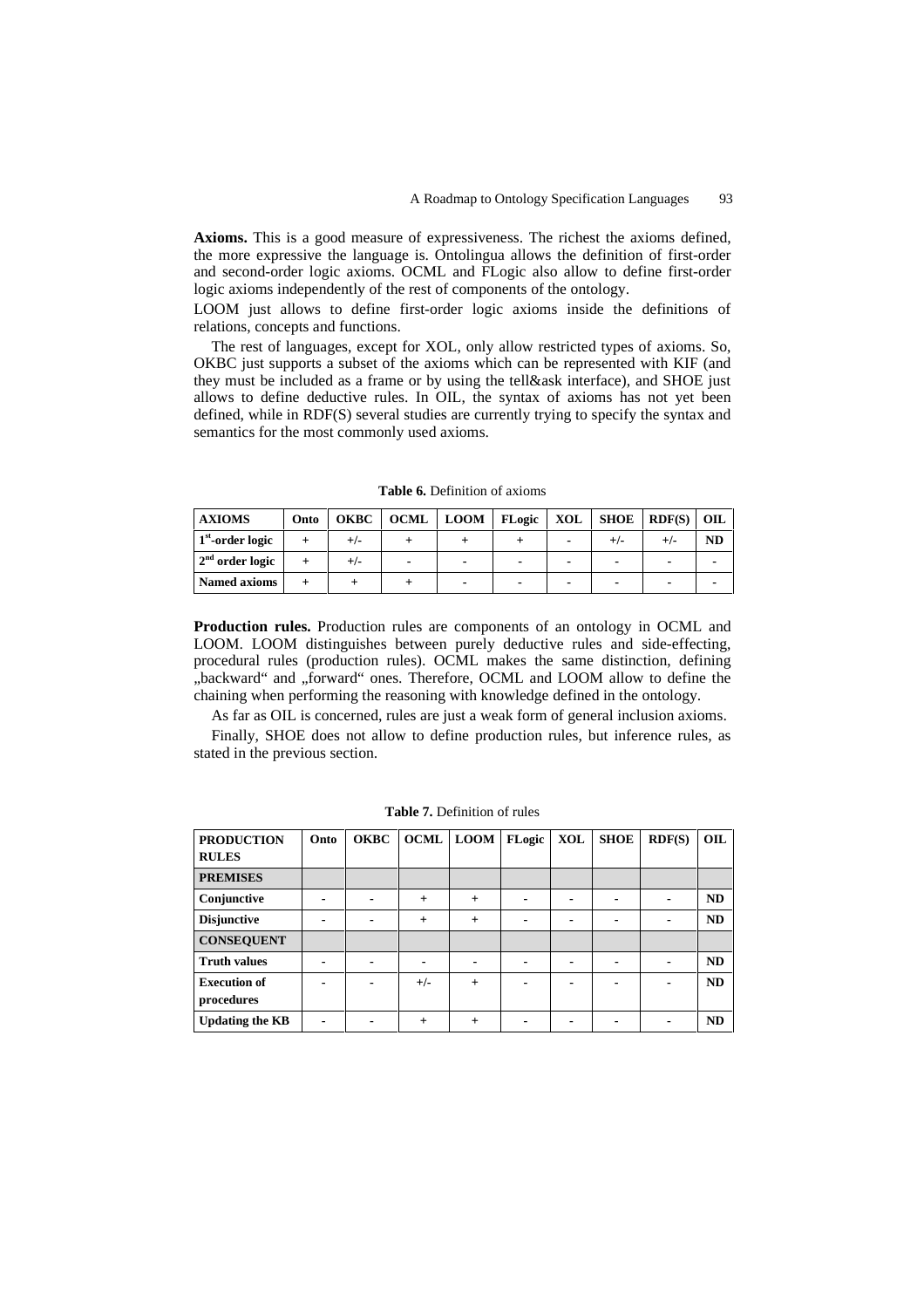#### **4.2 Reasoning**

A clear distinction between KR and reasoning exists for all languages, except for OCML. For instance, Ontolingua is maybe the most expressive of all the languages chosen for this study, but there is no inference engine implemented for it. OCML allows to define some features concerning reasoning inside representational elements (for instance, rules can be defined as backward rules or forward ones, so that the chaining is explicitly defined).

Just FLogic and OIL inference engines are sound and complete, which is a desirable feature, although it can make representation in the language more difficult.

Automatic classifications are performed by description logic-based languages (LOOM and OIL).

The exception handling mechanism is not addressed, in general, by language developers (FLogic is the only one handling exceptions). Works have been carried out in other languages, such as LOOM, to support them.

| <b>REASONING</b>                  | Onto                     | <b>OKBC</b>                  | <b>OCML</b>    | <b>LOOM</b>              | FLogic         | <b>XOL</b>                   | <b>SHOE</b>              | RDF(S)                   | <b>OI</b>                    |
|-----------------------------------|--------------------------|------------------------------|----------------|--------------------------|----------------|------------------------------|--------------------------|--------------------------|------------------------------|
|                                   |                          |                              |                |                          |                |                              |                          |                          | L                            |
| <b>INFERENCE ENG.</b>             |                          |                              |                |                          |                |                              |                          |                          |                              |
| Sound                             | $\blacksquare$           | $\blacksquare$               | $+$            | $+$                      | $+$            | $\blacksquare$               | $\overline{\phantom{0}}$ | $\overline{\phantom{0}}$ | $+$                          |
| Complete                          | ٠                        |                              | ۰              | $\overline{\phantom{0}}$ | $+$            | $\blacksquare$               | $\blacksquare$           | $\blacksquare$           | $+$                          |
| <b>CLASSIFICATION</b>             |                          |                              |                |                          |                |                              |                          |                          |                              |
| Automatic classif.                | $\blacksquare$           |                              | $\blacksquare$ | $+$                      | $\blacksquare$ | $\blacksquare$               | $\blacksquare$           | $\blacksquare$           | $+$                          |
| <b>EXCEPTIONS</b>                 |                          |                              |                |                          |                |                              |                          |                          |                              |
| <b>Exception handling</b>         | $\overline{\phantom{0}}$ |                              | $\blacksquare$ |                          | $+$            | $\blacksquare$               | $\overline{\phantom{0}}$ | $\blacksquare$           |                              |
| <b>INHERITANCE</b>                |                          |                              |                |                          |                |                              |                          |                          |                              |
| Monotonic                         | $+$                      | $+$                          | $+$            | $+$                      | $+$            | <b>ND</b>                    | $+$                      | <b>ND</b>                | $+$                          |
| Non-monotonic                     | $+/-$                    | $+$                          | $+/-$          | $+$                      | $+$            | <b>ND</b>                    | $\overline{\phantom{0}}$ | <b>ND</b>                | $\qquad \qquad \blacksquare$ |
| <b>Single Inheritance</b>         | $+$                      | $+$                          | $+$            | $+$                      | $+$            | ND                           | $+$                      | $+$                      | $+$                          |
| <b>Multiple inheritance</b>       | $+$                      | $+$                          | $+$            | $+$                      | $+$            | <b>ND</b>                    | $+$                      | $+$                      | $+$                          |
| <b>PROCEDURES</b>                 |                          |                              |                |                          |                |                              |                          |                          |                              |
| <b>Execution of</b><br>procedures | $+$                      | $+$                          | $+$            | $+$                      |                |                              |                          |                          |                              |
| <b>CONSTRAINTS</b>                |                          |                              |                |                          |                |                              |                          |                          |                              |
| <b>Constraint checking</b>        | $+$                      | $+$                          | $+$            | $+$                      | $+$            | $\blacksquare$               | $\blacksquare$           | $\blacksquare$           | $\blacksquare$               |
| <b>CHAINING</b>                   |                          |                              |                |                          |                |                              |                          |                          |                              |
| Forward                           | $\overline{a}$           | $\blacksquare$               | $+$            | $+$                      | $+$            | $\qquad \qquad \blacksquare$ | ND                       | $\blacksquare$           | $\blacksquare$               |
| <b>Backward</b>                   | $\blacksquare$           | $\qquad \qquad \blacksquare$ | $+$            | $+$                      | $+$            | $\qquad \qquad \blacksquare$ | <b>ND</b>                | $\blacksquare$           |                              |

**Table 8.** Reasoning mechanisms of the language

Single and multiple inheritance is also supported by most of the languages (except for XOL), but conflicts in multiple inheritance are not resolved. All languages are basically monotonic, although they usually include some non-monotonic capabilities.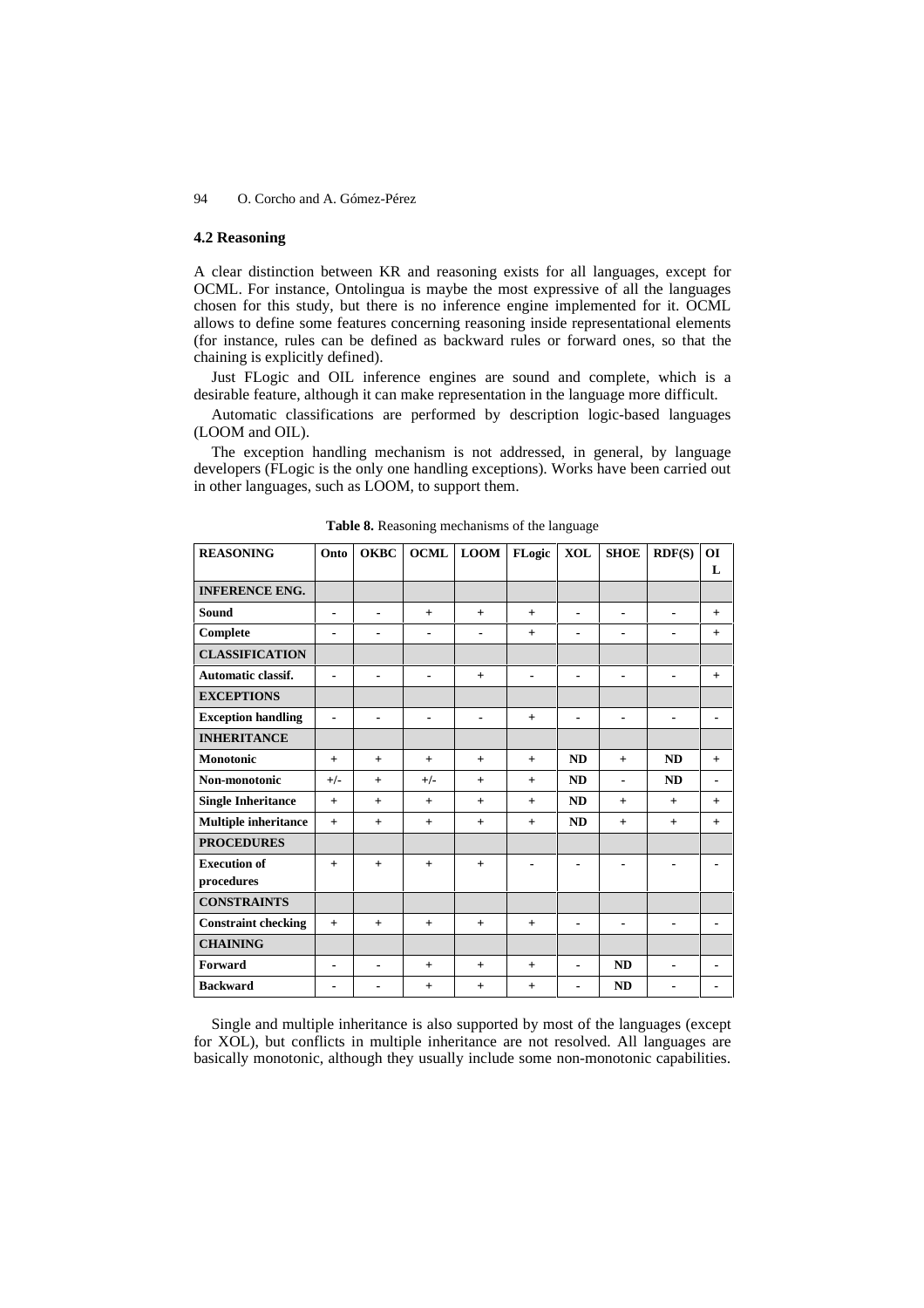For instance, the only non-monotonic capabilities present in both Ontolingua and OCML are related to default values for slots and facets. In XOL and RDF specifications there is no explicit definition of the behaviour of inherited values.

All the languages which allow to define procedures, allow to execute them.

Constraint checking is performed in all the traditional ontology languages. Information about constraint checking in XOL is not available. In OKBC, constraint checking is guaranteed to be included in all implementations of it. However, it can be parameterised and even switched off. Constraint checking in SHOE is not performed because conflicts are thought to be frequent in the Web, and resolving them will be problematic. However, type constraint checking is performed when necessary.

Chaining used in SHOE is not defined in the language: freedom exists so that each implementation may choose between any of them. OCML allows to define the chaining of rules when defining them, although default chaining used is the backward one. LOOM performs both kinds of chaining, and FLogic's one is in between.

#### **5 Future Works**

Future works in this area will try to identify factors to choose among a set of languages when building a domain ontology for an application. Different needs in KR and reasoning exist, and some languages are more suitable than others. We recommend:

- Web based languages for the interchange of ontologies on the web.
- Traditional languages for the representation modeling of ontologies with high expressiveness needs. However, if ontologies are considered just as taxonomies, the use of web-based languages is not a problem.
- For performing reasoning inside agents, XML-based languages do not provide inference engines. However, some of the traditional ontology languages not only provide them but also translators to other computable languages.

Besides, an analysis of the existing tools for editing, managing, integrating and translating ontologies (which would extend the one described in [5]) will be useful for determining the most suitable language for our needs, and studies on the treatment of namespaces in different languages will be also interesting to analyse the easiness of integrating and scaling up ontologies.

Finally, the analysis on how components are codified in each language will also help to face up to the translation problem.

**Acknowledgements.** This paper would not be possible without comments and feedback of developers and users of the mentioned languages who verified our tables: V. K. Chaudhri (XOL), Stefan Decker (FLogic), Belén Díaz (LOOM), Yolanda Gil (LOOM), Jeff Heflin (SHOE), Ian Horrocks (OIL), Enrico Motta (OCML), James Rice (Ontolingua and OKBC) and Tom Russ (LOOM).